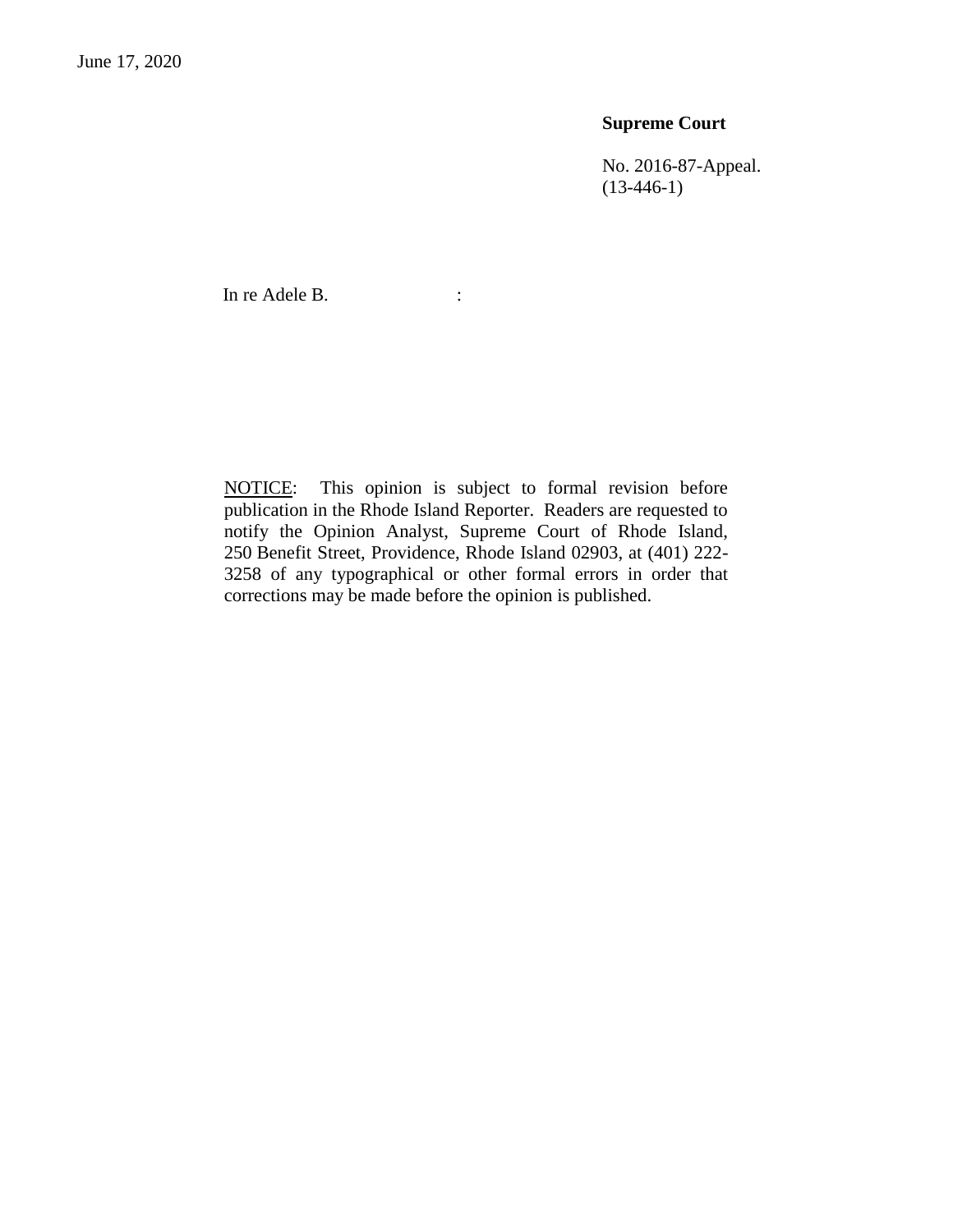### **Supreme Court**

No. 2016-87-Appeal. (13-446-1)

(Dissent starts on Page 24)

In re Adele B.

Present: Suttell, C.J., Goldberg, Flaherty, Robinson, and Indeglia, JJ.

#### **O P I N I O N**

**Justice Goldberg, for the Court.** This case came before the Supreme Court on appeal by the respondent, Marybeth Boyd (respondent), from a decree terminating her parental rights to her daughter, Adele B., who was born on March 28, 2013. On appeal, the respondent argues that: (1) the trial justice erred by failing to recuse herself from the trial after she ordered the filing of a petition to terminate the respondent's parental rights; (2) it was erroneous for the trial justice to find, by clear and convincing evidence, that the respondent was an unfit parent; and (3) the trial justice erred by concluding that there was clear and convincing evidence that it was in Adele's best interests to sever the respondent's parental rights to her. For the reasons stated herein, we affirm the decree of the Family Court.

#### **Facts and Travel**

The relevant facts of this case, established by a lengthy and painful record, spanning two states and the birth of seven children, have been carefully reviewed by this Court. What is clear is that respondent has a lengthy and significant history of neglecting her children and permitting child abuse, along with substance abuse, mental health issues, and suffering domestic violence from the same violent partner and others. The respondent's substance abuse and mental health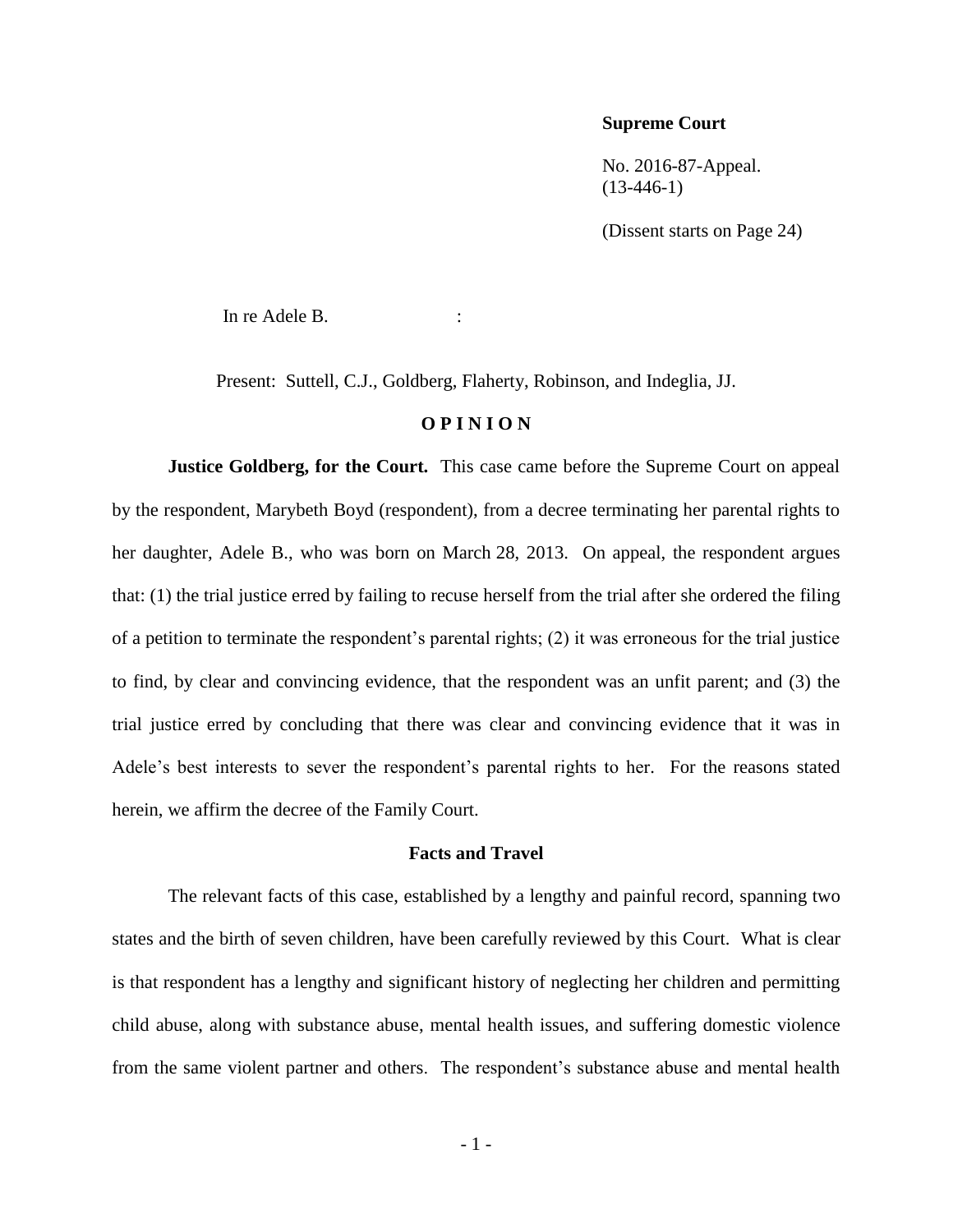issues date back to her teenage years; respondent has suffered domestic violence since childhood, by her parents and thereafter by a series of men in her life. As discussed in greater detail *infra*, domestic violence has been, and continues to be, a critical problem with the men in respondent's life, to the danger of her children.

Adele is respondent's seventh child and the only child born in Rhode Island, the result of a deliberate attempt to flee the jurisdiction of the Commonwealth of Massachusetts. The impact that respondent's history of substance abuse, mental health, and domestic violence issues has had on the six older children is tragic. Since 1999, when her first child, followed by five more children, was open to the Massachusetts Department of Children and Families (DCF), respondent's parental rights have been voluntarily or involuntarily terminated as to four out of the six children.

At the time of trial, respondent's oldest child, Lyric, was eighteen years old. Her second child, Giovanni, was thirteen years old. Lyric and Giovanni were born to different fathers, and each was placed with their respective father by court decree; however, respondent's parental rights over these children remained intact. Samuel Clark fathered five children, including Adele. The first child was a daughter, named Autumn. The respondent became pregnant again, but suffered a miscarriage after an episode of domestic violence perpetrated by Clark. The respondent next gave birth to another daughter, named Annaleigha. After a termination of respondent's parental rights, Annaleigha and Autumn were adopted by respondent's sister and a nonrelative, respectively. Two sons, named Hayden and Troy, were born next; they were adopted by nonrelatives after an involuntary termination of respondent's parental rights.<sup>1</sup>

<sup>&</sup>lt;sup>1</sup> Hayden and Troy were in the Massachusetts DCF system since July 5, 2011, when the neglect of both children and the abuse of Troy, specifically, were first reported to DCF. The children were out of respondent's and Clark's care since July 7, 2011, when DCF assumed custody of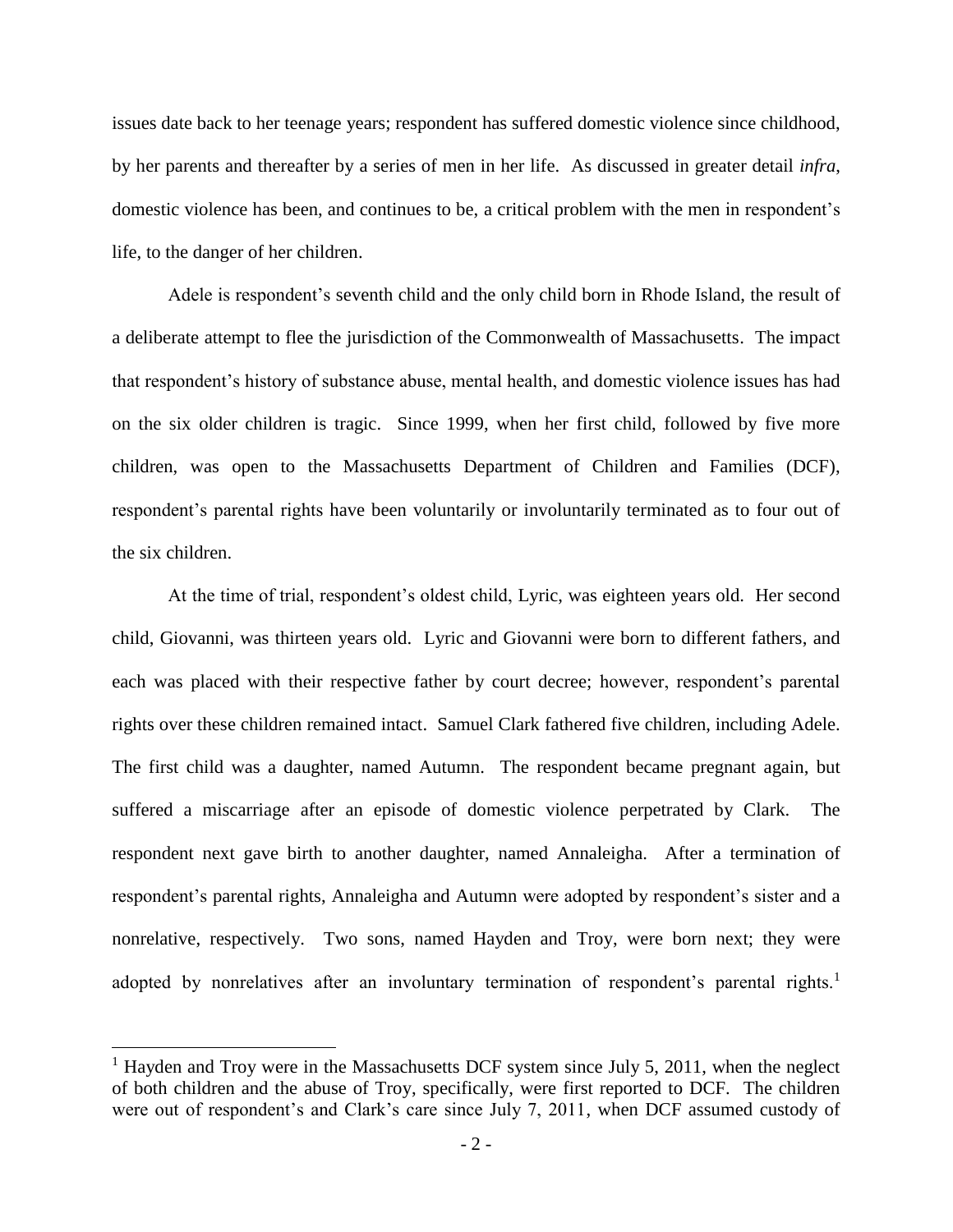Finally, Adele was born in Rhode Island. The respondent, who was not a Rhode Island resident and had no connections to this state, testified at trial that she had been advised by her attorney to give birth in a state other than Massachusetts because crossing state borders would increase the chances of retaining placement of the child. The parents were homeless; there was no prenatal care and no provisions to care for the child. These are the circumstances into which Adele was born on March 28, 2013.

A seventy-two-hour protective hold was issued by hospital staff based on the hospital's concerns surrounding respondent's history, her lack of compliance with prenatal care, and the circumstances of her flight to Rhode Island. Douglas Klein, a child protective investigator with the Rhode Island Department of Children, Youth, and Families, was called to investigate; he filed an *ex parte* neglect petition in Providence County Family Court on April 1, 2013. Based on the history of both parents with Massachusetts DCF, Adele was placed in nonrelative foster care.<sup>2</sup> The respondent subsequently entered the SSTAR birth drug treatment program in August 2013, and began residing at SSTARbirth's facility. In September 2013, DCYF permitted Adele to be placed with respondent at the SSTARbirth facility. She was five months old.

both children. On August 11, 2011, respondent was arraigned and charged with two counts of permanent injury to a child, arising out of the abuse to Troy. The respondent's and Clark's parental rights over the children were terminated on February 15, 2013, by the Dedham Juvenile Court in Massachusetts. The respondent's trial for permanent injury to a child was anticipated for later in 2013, and it is discussed in greater detail *infra*.

<sup>&</sup>lt;sup>2</sup> Clark filed a separate appeal from the termination of his parental rights. A conditional order of dismissal pursuant to Article I, Rule 18A of the Supreme Court Rules of Appellate Procedure was entered by this Court on April 10, 2018, and the case was subsequently closed on May 1, 2018.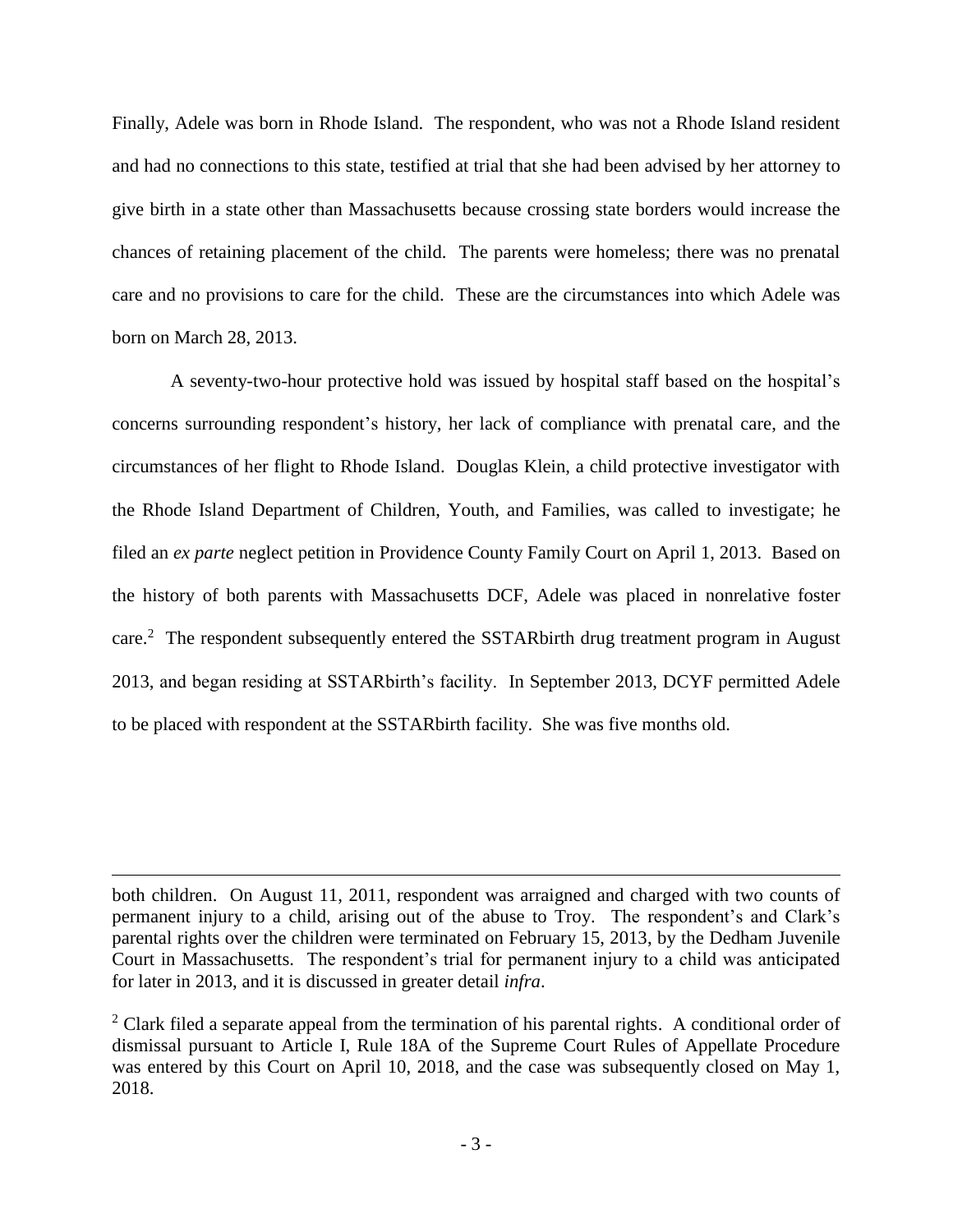In September 2013, after a hearing on the pending petition for neglect, a justice of the Providence County Family Court found that Adele had been neglected by respondent.<sup>3</sup> Despite the finding of neglect, Adele remained with respondent at SSTARbirth. In February 2014, after completing the program at SSTARbirth, respondent and Adele moved to the Amos House Mother-Child Reunification program. This interlude was short-lived.

The respondent and Adele remained at Amos House for six months; in August 2014, when Adele was sixteen months of age, respondent was found guilty and incarcerated in Massachusetts for the criminal offense of permitting injury to her son Troy. Baby Adele was returned to foster care, where she has remained. The Family Court subsequently ordered that, upon respondent's release from prison, DCYF could not place the child with respondent and that visits must be supervised. The respondent had no visits with Adele nor was any direct contact permitted during her incarceration in Massachusetts. She returned to Rhode Island in April 2015. Adele was two years old.

On April 28, 2015, at a permanency hearing, the Family Court justice inquired about DCYF's position regarding a termination of parental rights (TPR) petition.<sup>4</sup> The Family Court

 $3$  Although he is not a party to this case, we note that Clark was also found to have neglected Adele, after proof, in the Family Court on October 1, 2013.

<sup>4</sup> The permanency hearing held was mandated by law. General Laws 1956 § 40-11-12.1(a) provides that:

<sup>&</sup>quot;Within a period of twelve (12) months after a child is placed in the care of the department of children, youth, and families pursuant to the provisions of this chapter or [§ 14-1-5,](https://1.next.westlaw.com/Link/Document/FullText?findType=L&pubNum=1000038&cite=RISTS14-1-5&originatingDoc=N4CA5C4F033E211DCA31EE572C0396B40&refType=LQ&originationContext=document&transitionType=DocumentItem&contextData=(sc.DocLink)) or [§§ 42-72-14](https://1.next.westlaw.com/Link/Document/FullText?findType=L&pubNum=1000038&cite=RISTS42-72-14&originatingDoc=N4CA5C4F033E211DCA31EE572C0396B40&refType=LQ&originationContext=document&transitionType=DocumentItem&contextData=(sc.DocLink)) and [14-1-11.1,](https://1.next.westlaw.com/Link/Document/FullText?findType=L&pubNum=1000038&cite=RISTS14-1-11.1&originatingDoc=N4CA5C4F033E211DCA31EE572C0396B40&refType=LQ&originationContext=document&transitionType=DocumentItem&contextData=(sc.DocLink)) and the child has resided in foster care or, pursuant to [§§ 42-72-14](https://1.next.westlaw.com/Link/Document/FullText?findType=L&pubNum=1000038&cite=RISTS42-72-14&originatingDoc=N4CA5C4F033E211DCA31EE572C0396B40&refType=LQ&originationContext=document&transitionType=DocumentItem&contextData=(sc.DocLink)) and [14-1-11.1](https://1.next.westlaw.com/Link/Document/FullText?findType=L&pubNum=1000038&cite=RISTS14-1-11.1&originatingDoc=N4CA5C4F033E211DCA31EE572C0396B40&refType=LQ&originationContext=document&transitionType=DocumentItem&contextData=(sc.DocLink))  $***$  the department of children, youth, and families shall file a motion in the family court requesting a permanency hearing on the status of the child."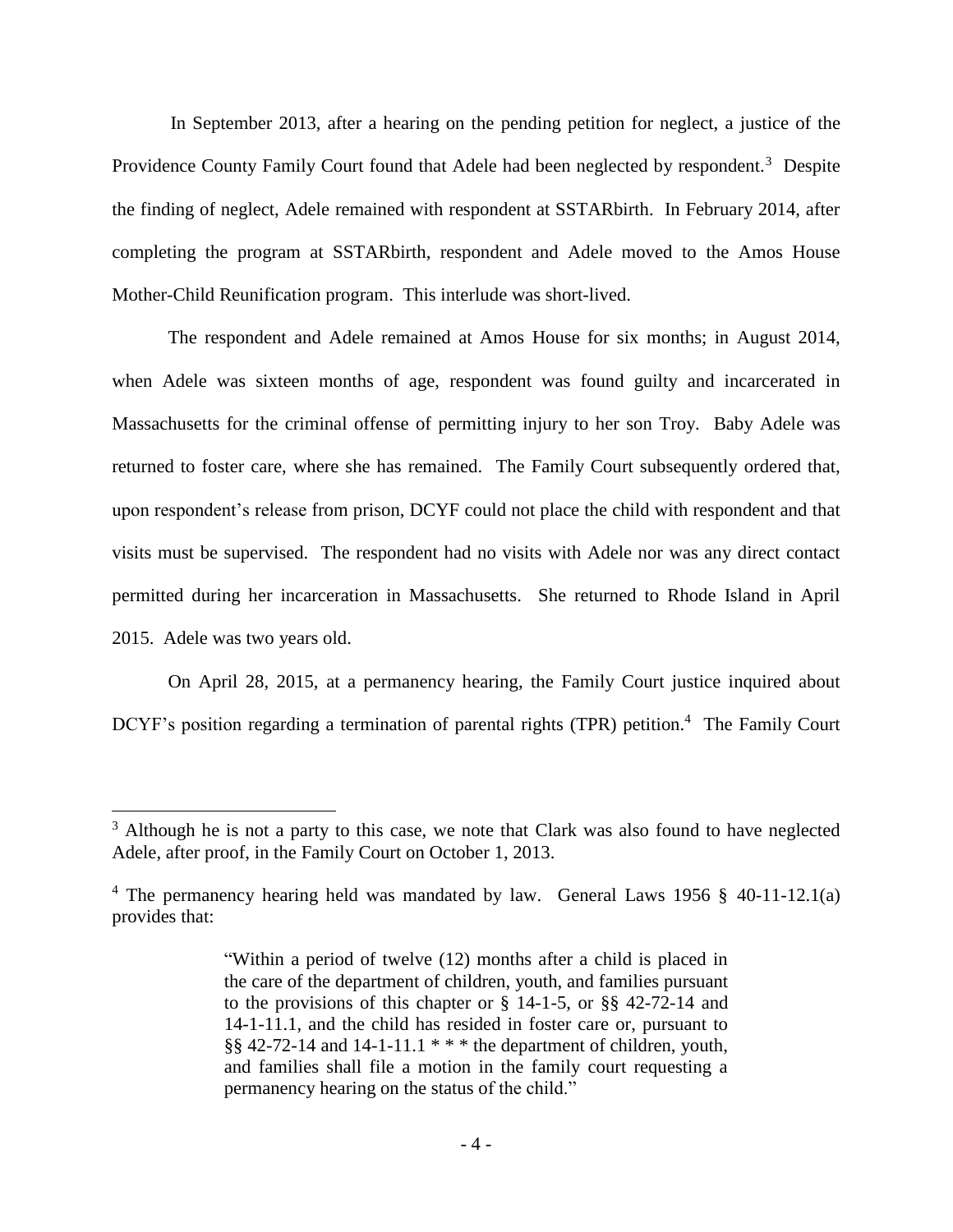justice ordered that there be a consultation with DCYF's legal staff and a determination made by May 28, 2015, as to whether a TPR petition would be filed. A second permanency hearing was held on May 28, 2015. The Family Court justice once again inquired as to whether a TPR petition would be forthcoming, and DCYF responded that it was awaiting respondent's records from Massachusetts and was not filing a petition at that time. It was DCYF's position that, without the records from Massachusetts, the crucial element of parental unfitness could not be proven. The Family Court justice ordered the records from Massachusetts to be filed within forty-five days, and a TPR petition was ordered to be filed within sixty days. It is unclear why these records had not been produced earlier. It is abundantly clear that this order was the catalyst for their production. On June 17, 2015, respondent filed a motion seeking the recusal of the Family Court justice; respondent conceded that she sought recusal because the Family Court justice had ordered the TPR petition to be filed.<sup>5</sup>

The TPR petition, which is the subject of this appeal, was filed on July 15, 2015, and alleged:

> "The child has been placed in the legal custody or care of the Department of Children, Youth and Families (DCYF) for at least twelve (12) months; and the mother was offered or received services to correct the situation which led to the child being placed, and provided further that there is not a substantial probability that the child will be able to return safely to the mother's care within a reasonable period of time considering that child's age and the need for a permanent home."<sup>6</sup>

At this point Adele was past the age of two years old and had been in DCYF custody for her entire life, including over the past eight months when she was in foster care during respondent's incarceration.

<sup>&</sup>lt;sup>5</sup> A motion for placement was filed as well, but that motion is not at issue in this appeal.

<sup>&</sup>lt;sup>6</sup> The TPR petition also alleged: "The father has abandoned or deserted the child."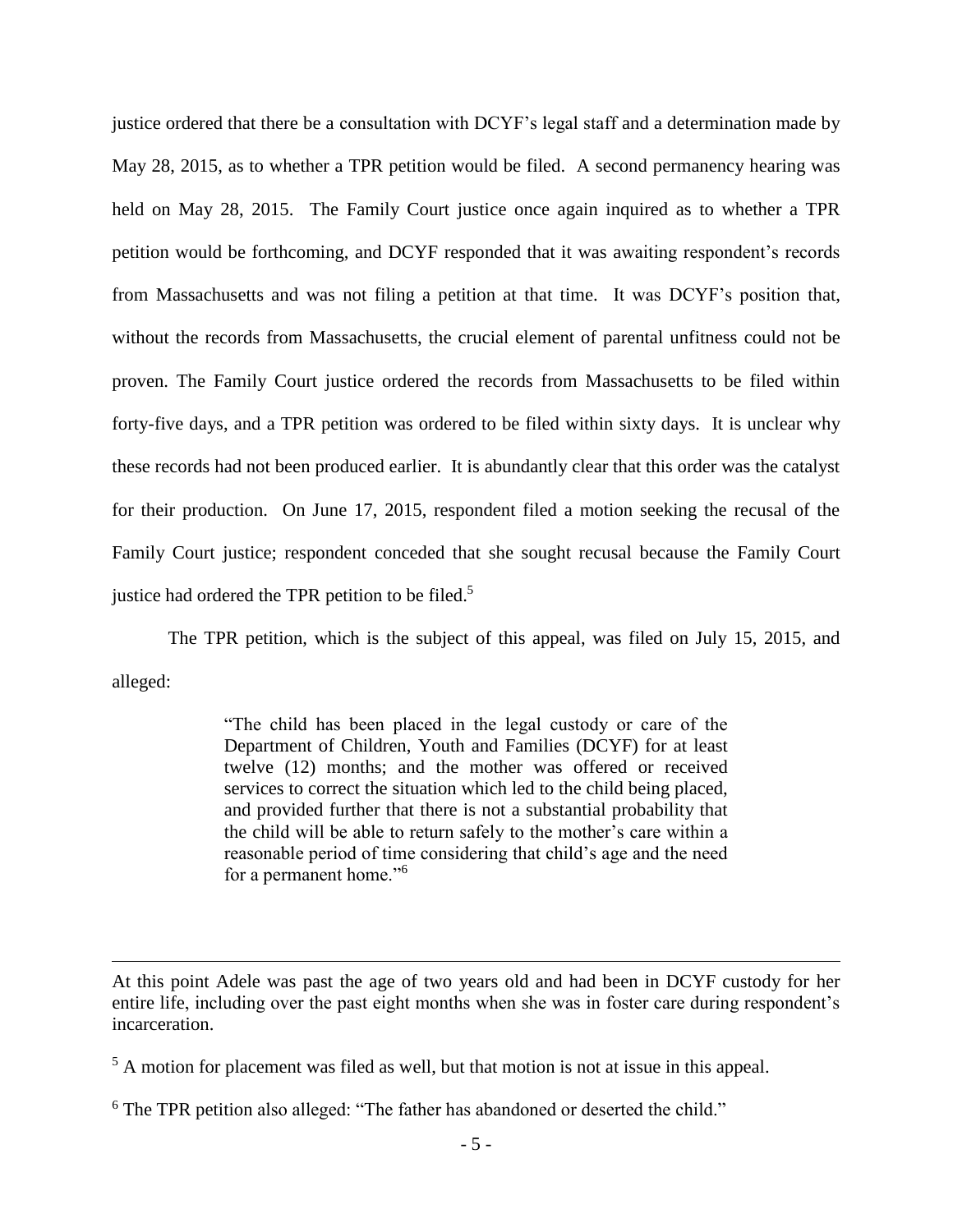The motion seeking the recusal of the Family Court justice was set for hearing on July 22, 2015. The child's guardian *ad litem* argued that the standard for recusal had not been met; DCYF deferred to the court on the matter. The Family Court justice denied the motion to recuse, stating that: "Other than the ordering of the filing of the TPR, I have made no other ruling. \* \* \* It will still be up to the Department, as to whether or not they can prove their case."

Trial commenced in October 2015 and concluded in November 2015. The first witness to testify was Douglas Klein, the DCYF child protective investigator called to investigate after Adele was born. According to Klein, based on the circumstances of Adele's birth in Rhode Island and the fact that the parents had a significant history of child abuse in Massachusetts, DCYF became involved. Mr. Klein testified that his investigation revealed a history that set forth "multiple prior terminations of parental rights against both the mother and the father, \* \* \* a history of severe domestic violence between the parents, substance abuse issues, and chronic neglect of their children." He also learned that Clark "may have caused the mother to miscarry one of her pregnancies."

According to Klein, respondent confirmed that she did not have custody of any of her children, and that she and Clark were still in a relationship. The respondent and Clark were homeless; they had no provisions to care for a newborn, no diapers, clothes, or formula. When Klein attempted to discuss the domestic violence issues, respondent became evasive and downplayed Clark's violence. According to Klein, Clark attempted to enter the hospital room during the interview, but was prevented from doing so by hospital security, based on his history of domestic violence. Clark became aggravated and aggressive toward Klein and a physician, and he was escorted from the building. The case was indicated for neglect as to both parents on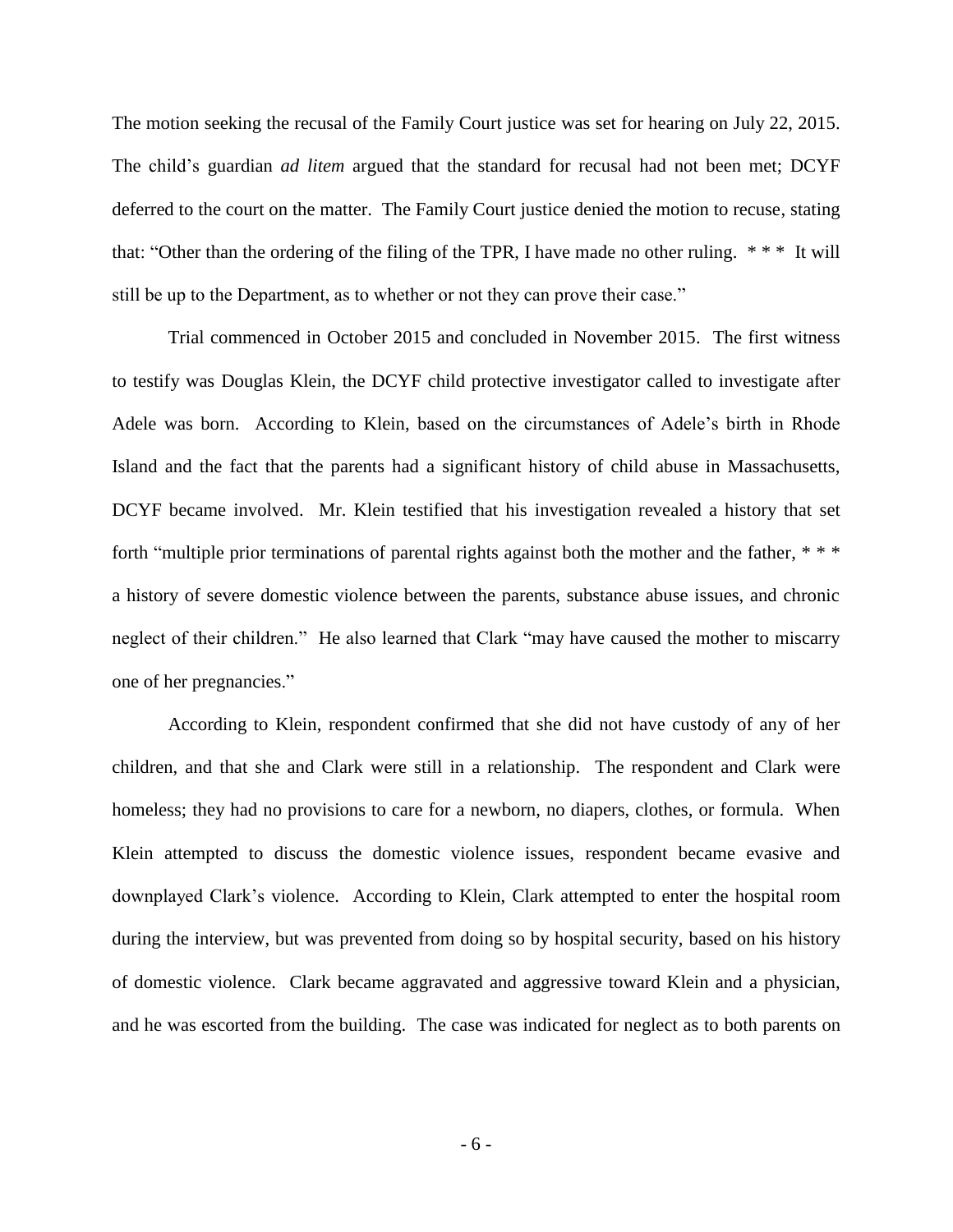several grounds, including their history in Massachusetts, the fact that Adele was born in Rhode Island while the parents had no means to care for the child, and ongoing domestic violence.

The respondent testified next. She acknowledged that, although she was living in Fall River, Massachusetts, before Adele's birth, she was advised to deliver the child in a state other than Massachusetts, which is how she came to be located in Pawtucket, Rhode Island, where Adele was born. The respondent testified that Adele was born on March 28, 2013, and testified that she had been accepted into the SSTARbirth program on August 7, 2013, which was also her "sobriety date"—the last time that she used drugs—over four months after Adele was born.<sup>7</sup>

According to respondent, at SSTARbirth she was required to participate in various programs, services, and drug screens, including counseling, parenting classes, and the Family Treatment Drug Court. After thirty days in the program, respondent obtained placement of Adele, and she and the child remained at SSTARbirth for six months and completed the program. In February 2014, respondent and Adele entered the Amos House Mother-Child Reunification program. Throughout this period, however, criminal charges for permitting injury to her son were pending in Massachusetts. The circumstances surrounding the resolution of this criminal case contributed to respondent's undoing.

In August 2014, a four-day criminal trial was held in Quincy, Massachusetts; respondent testified that she brought Adele with her on the first day of trial and engaged in a prohibited encounter with Clark, who was photographed with Adele in his arms. The respondent was convicted of the charges and served seven months in prison in Framingham, Massachusetts.

 $<sup>7</sup>$  The respondent testified that she was staying at The Mission, a shelter in Providence, between</sup> Adele's birth and her acceptance into SSTARbirth. She also testified that she was staying at The Mission again at the time of trial.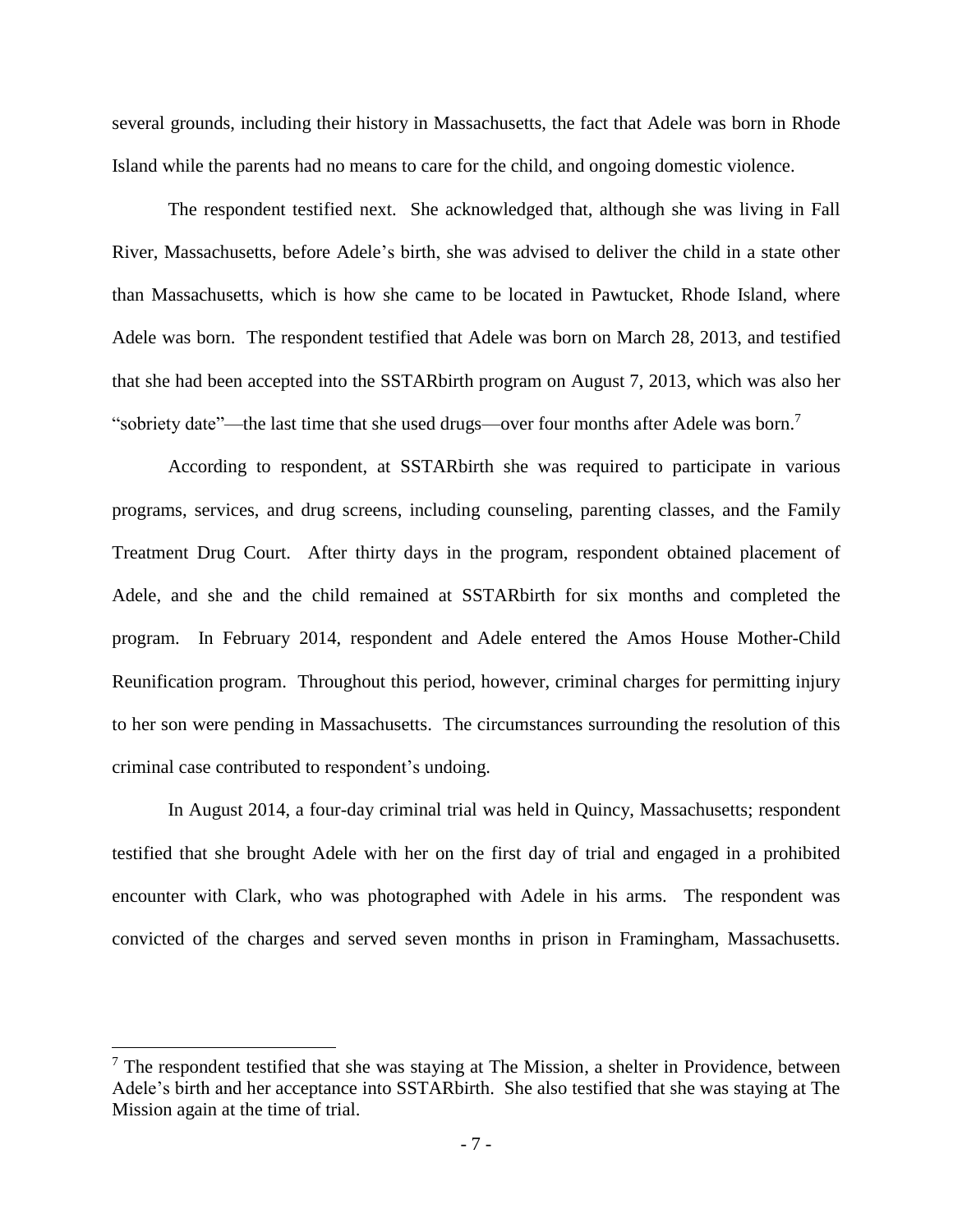Adele was removed from her care on the date of her conviction and, since August 20, 2014, nearly six years ago, respondent has not been permitted to care for the child.

The respondent was released from prison on March 17, 2015, and returned to Rhode Island in April 2015; she initially returned to Amos House and was limited to weekly, supervised visits with Adele. When the TPR petition at issue in this case was filed in July 2015, she was no longer eligible to remain in the Amos House program.<sup>8</sup>

The respondent testified about her history with Clark and their current relationship. She admitted that physical violence arose when they "were using[,]" and that Clark beat her on multiple occasions. In 2004, when she was pregnant, she was hit by Clark and suffered a miscarriage. Despite this incident of violence and her miscarriage, respondent remained with Clark and gave birth to four more children.

The respondent was confronted with a number of alarming photographs and videos from her social media accounts, most of which had been posted in the days and weeks leading up to this trial, including just three days before trial. Included in the postings was a video of respondent and Clark kissing, along with several photographs of the couple posing together in various settings. The respondent admitted that these photographs and videos were posted in an album she entitled "Miracles Happen Everyday." The respondent was less than truthful when asked whether she had posted a video of her kissing Clark during the previous week.<sup>9</sup>

The respondent identified a photograph she took on the first day of her criminal trial in Massachusetts, which depicted Clark outside of the courthouse holding Adele. Despite being

<sup>&</sup>lt;sup>8</sup> The respondent testified that she saw Adele on April 13, 2015, during a supervised visit. At that point, respondent's visits were limited to weekly, supervised visits with Adele. Once the TPR petition at issue in this case was filed, the visits remained supervised, but were biweekly.

<sup>&</sup>lt;sup>9</sup> When asked why she still maintains the photographs given that she purportedly was afraid of Clark, she testified that she is "[o]ne of those people that keep everything, good and bad."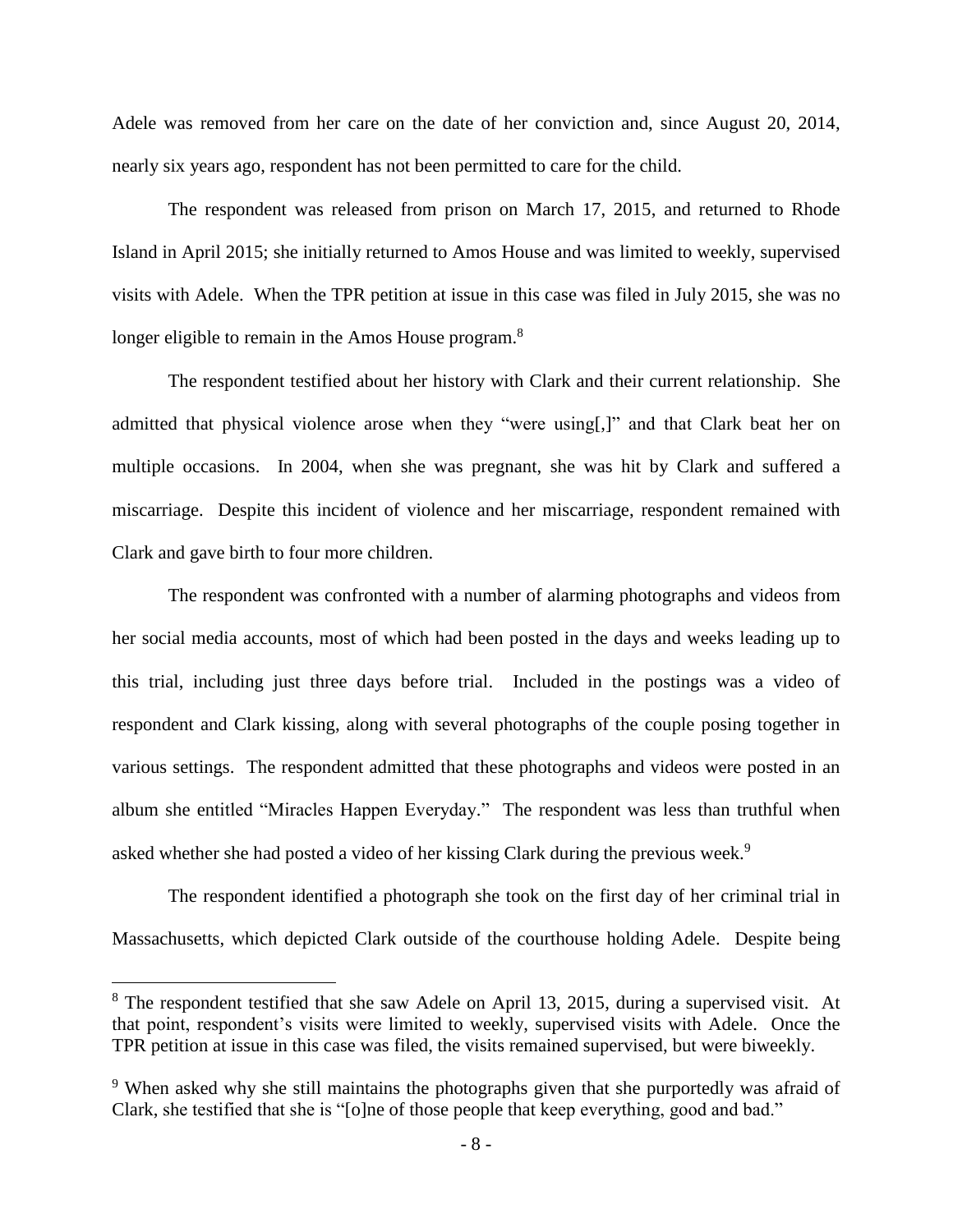warned that any contact by Clark with Adele had to be supervised by DCYF, respondent nonetheless permitted Clark to hold Adele and pose for a photograph, which respondent posted on social media. When asked whether she knew that Clark would be at the courthouse that day, she conceded that, despite knowing Clark was on the witness list, she brought Adele to the courthouse.

The respondent acknowledged that, although she avoids Clark, should he speak to her on occasion, "I won't be mean and snub him, but I'll just say, hi, or whatever."<sup>10</sup> In fact, she admitted that they were in contact as recently as the previous day, the first day of trial in the present case, in the courthouse. Although she was unsure how Clark knew to come to the courthouse that day, he tried to convince her that she would not succeed at the TPR trial, and he declared: "I don't know why you even bother to try; you'll never get her." Significantly, in another social media post, three days before trial, respondent declared that she and Clark:

> "*[A]re best friends forever and that will never change!* \* \* \* I've built a wall around myself and sometimes Sam climbs that wall and I sometimes let him stay for awhile due to the love we share! *Other than that I know we are sole mates that have lost our way to each other*." (Emphasis added.)

The respondent's justification for these social media posts of photos, videos, and glowing statements about Clark, including that he was her "best friend" and soulmate was that: "He probably is going to be the only person I would ever consider a best friend[,]" and that, "it's sad to me because I still love him as a person."

 $10$  It is of note that respondent's case plans included having no contact with Clark and provided that, if Clark contacted respondent, she was to notify the police. The record is replete with instances of Clark contacting respondent, but is devoid of any indication that she ever notified police of the numerous contacts. As discussed *infra*, details of respondent's encounters with Clark, including an entire hours-long encounter a month before trial, were kept from various service providers across her several treatment channels.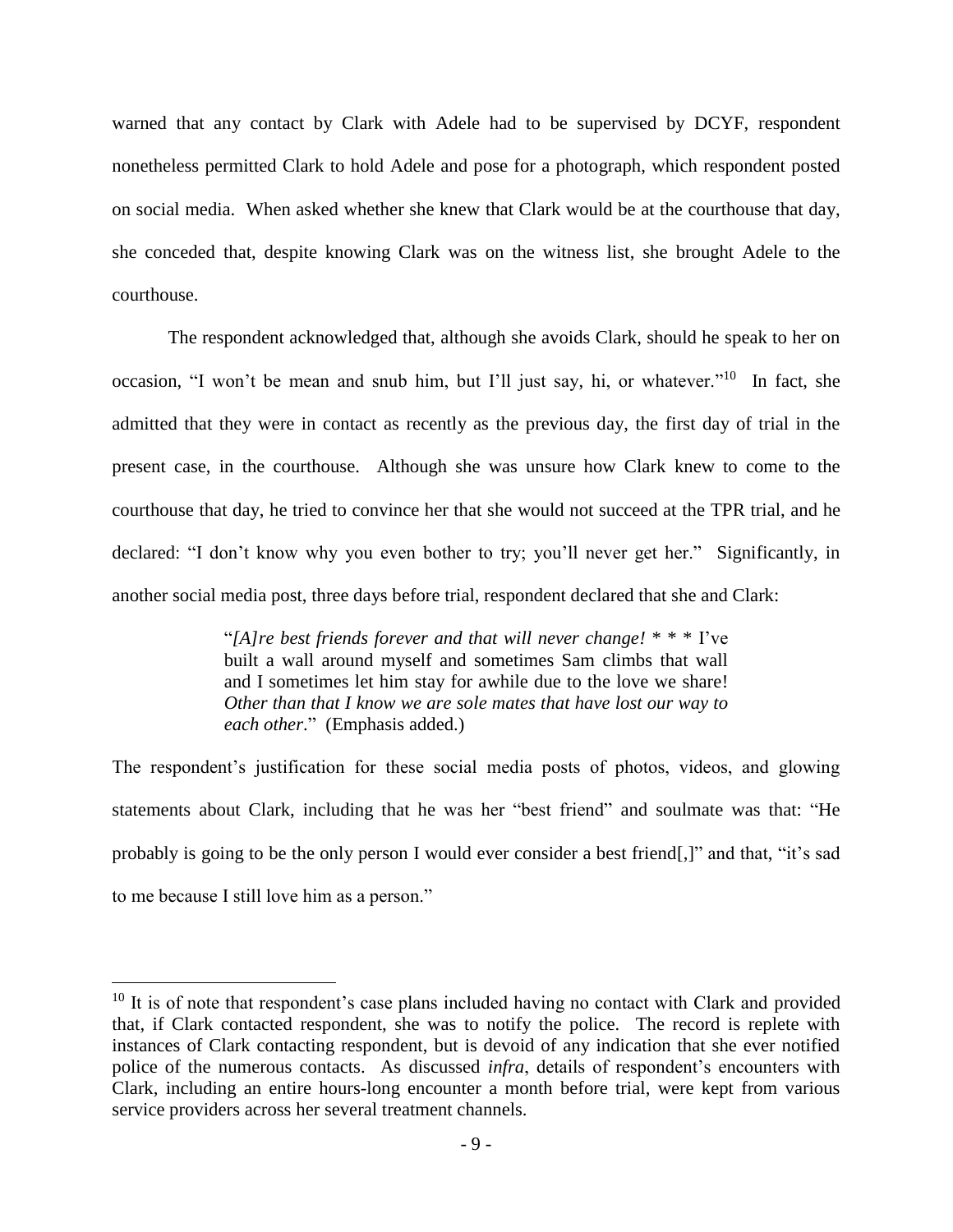Finally, several days into the trial and after she had begun testifying, respondent disclosed that she and Clark had been in contact in September 2015—a month before trial—at a bereavement for her brother-in-law in Massachusetts. It was her understanding that Clark learned of the bereavement through her nephew Ronnie, and that she, Clark, and Ronnie enjoyed a three-hour lunch and reunion. The respondent testified that she made this untimely disclosure in an effort to be honest about her situation, but she failed to disclose the contact to any service provider or contact the police, as required by her case plan.

Rebecca Carter, a licensed mental health counselor in Rhode Island, testified that she had completed a parent-child evaluation of respondent and Adele in 2013 while respondent was residing at SSTARbirth. Ms. Carter testified that respondent's history, including the nature of her relationship with Clark, raised concerns about her protective capacity and the child's safety. In order for Adele to remain with respondent, Carter recommended, among other things, that respondent "establish and maintain appropriate and stable housing[,]" that respondent "effectively demonstrate her understanding of protective capacity and not expose her child to unsafe people or situations[,]" and that respondent "follow all DCYF expectations regarding contact between Adele and Mr. Clark." Ms. Carter testified that, if respondent failed to follow these recommendations, DCYF should pursue alternative permanency planning. Ms. Carter also testified that, in her opinion, bringing one's daughter to a criminal proceeding in which one was on trial for permitting injury to another child was not a safe environment as set forth in her recommendations and demonstrated a significantly impaired protective capacity. She also expressed grave concerns about the posted video of respondent kissing Clark and expressed that, if she was made aware of the recent social media posts in which respondent referred to Clark as her soulmate and "best friend," her concern would be heightened based on a relationship by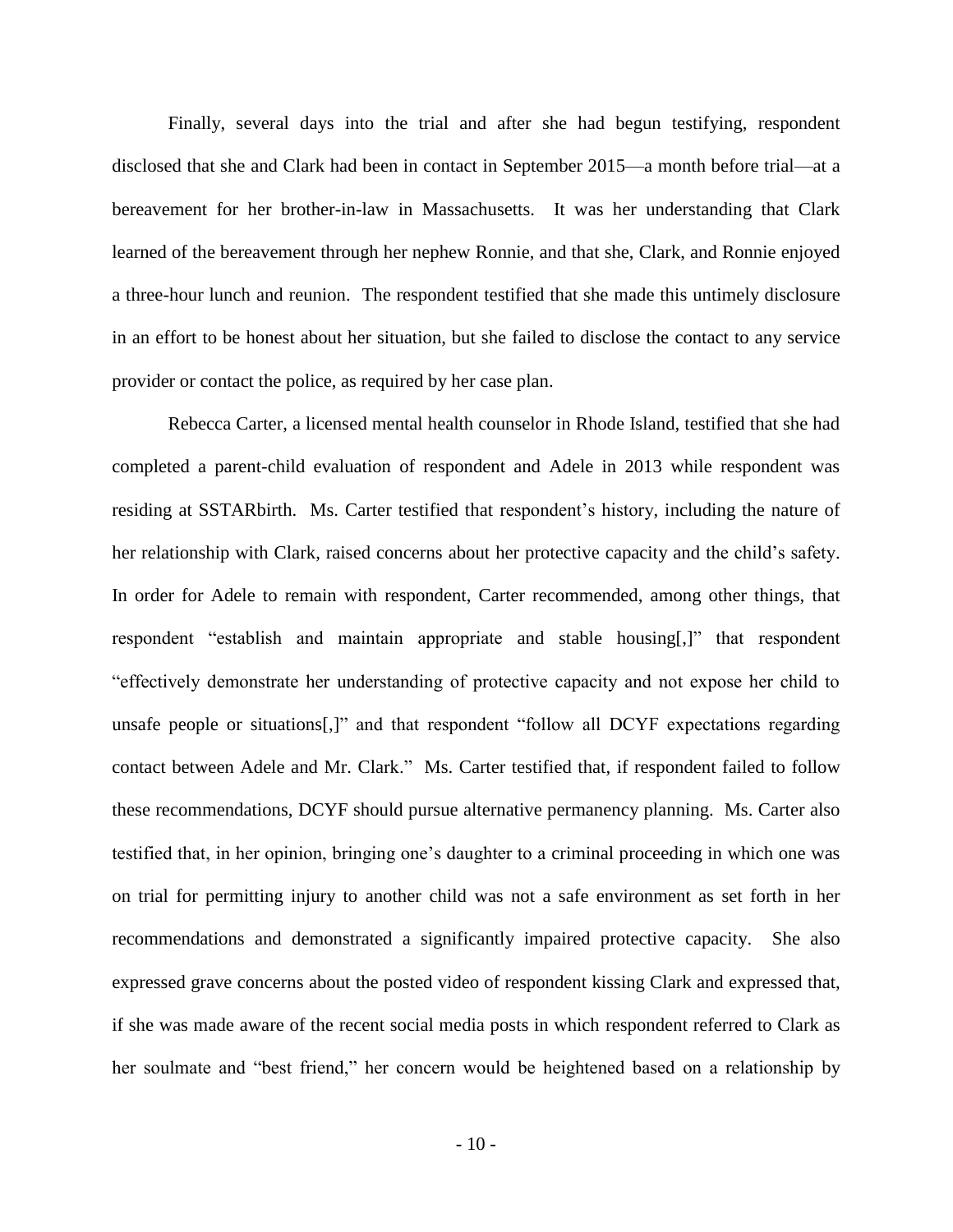respondent with Clark, "however defined," which would, in turn, raise questions about respondent's capacity to protect Adele.

Heather Curley, a DCYF social worker assigned to work on Adele's case, testified that she had a conversation with respondent on or about September 29, 2015, after a supervised visit, during which respondent stated that "if she lost the trial she would give up and she'd just go back to doing what she did before." When Curley asked her to clarify that remark, respondent became more emotional and declared that she "would use again and she hated Rhode Island and would go back to Massachusetts and just give up[.]"

Laura McKiernan, the social caseworker assigned to Adele's case since September 2013, was the next witness to testify. Ms. McKiernan testified that she had oversight of the case and was familiar with the four case plans that were developed by DCYF. She also described the various services that were offered and provided to respondent, including extensive substance abuse services, individual and group mental health counseling, substance abuse treatment, "tox screens," and domestic violence groups. She testified that respondent continued to make progress on the case plans and that her drug screens were clean.

Melissa Dewey, a family center specialist at Child and Family, testified that respondent and Adele were referred to her in April 2015 and were discharged in June 2015, after the TPR petition at issue was filed. The respondent participated in the program, but goals for phase one (out of four possible phases) were never formulated because of respondent's discharge from the program.

Alan Whelan was the next witness to testify. He testified that he was respondent's case manager at Project Connect, beginning in June 2014 until August 2014, when she was imprisoned in Massachusetts, and again starting on April 28, 2015, after she was released. He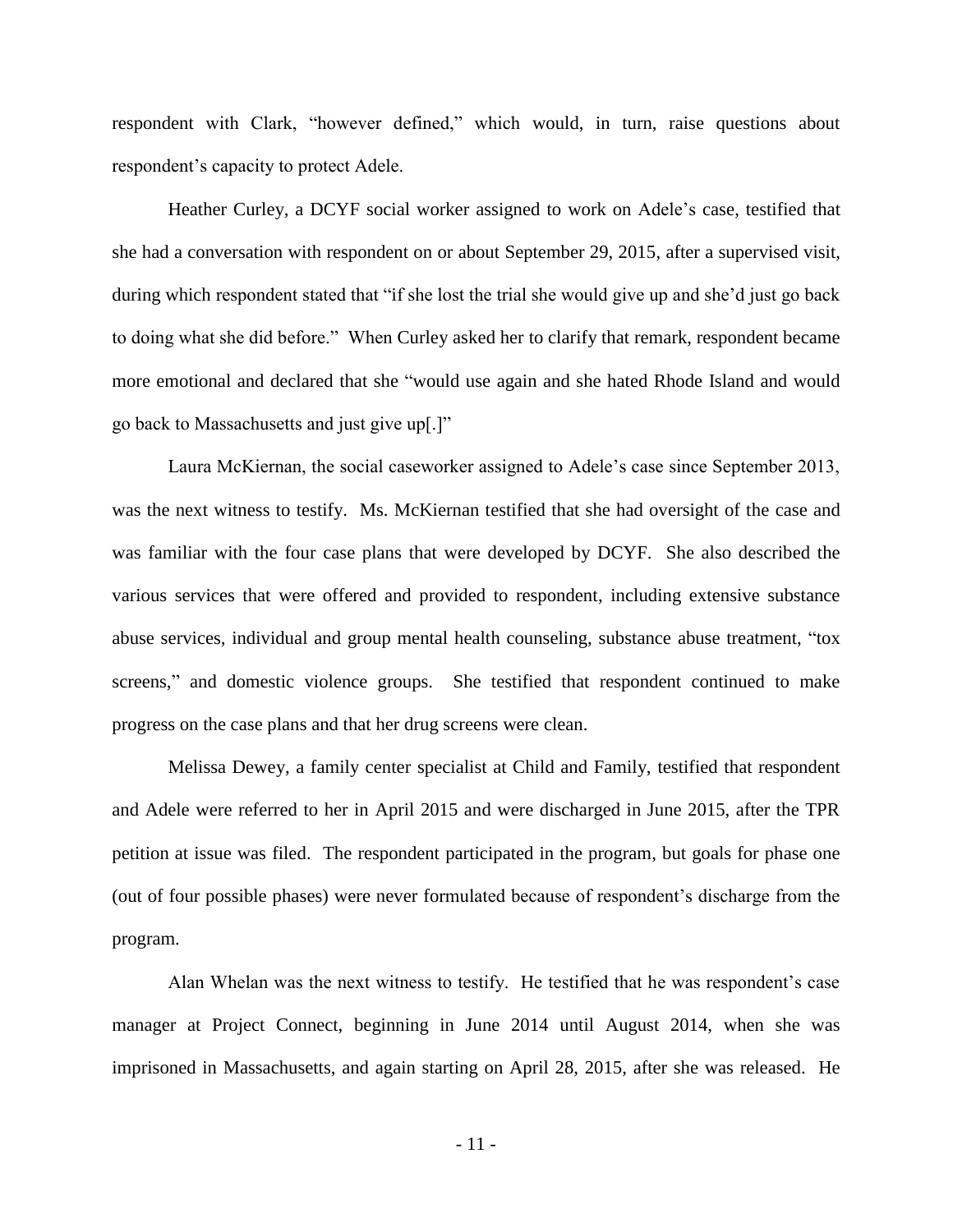testified to meeting with respondent once or twice a week, and he considered her to be cooperative; she was consistent, punctual, and not withholding what she was feeling. However, he testified that he did not know about the specific modality of her various treatments for substance abuse in Massachusetts, nor the full history of substance abuse in Massachusetts. Mr. Whelan also testified that, while respondent told him that her relationship with Clark was over, she did not discuss him much and she minimized Clark's history of domestic violence toward her.

Rosemary Soave, the coordinator of the Rhode Island Family Treatment Drug Court, was called to testify next. Ms. Soave testified that she met with respondent at SSTARbirth in 2013 for intake and assessment, and to discuss respondent's eligibility for the Drug Court. Ms. Soave testified that during respondent's time with the Drug Court, all of her weekly drug screens were negative, but that respondent never successfully completed the program because she was discharged when she went to prison.

Carolanne McNichols, a child support technician with DCYF, testified that she supervised visitation between respondent and Adele at various points between 2013 and 2015, and that her responsibilities included transporting Adele for visits and supervising the visits, including assessing the risk and safety and making appropriate suggestions for improvement. Ms. McNichols testified that in 2015, when she picked up Adele at her foster home, Adele appeared very well; she was clean and nicely dressed. However, Adele was a little apprehensive upon seeing her, and it did not appear that she wanted to go with her. Ms. McNichols also testified that on the next visit, on June 3, 2015, Adele began crying when she was picked up for the visit. From that point forward, her foster mother would bring Adele to the vehicle and fasten her into the car seat.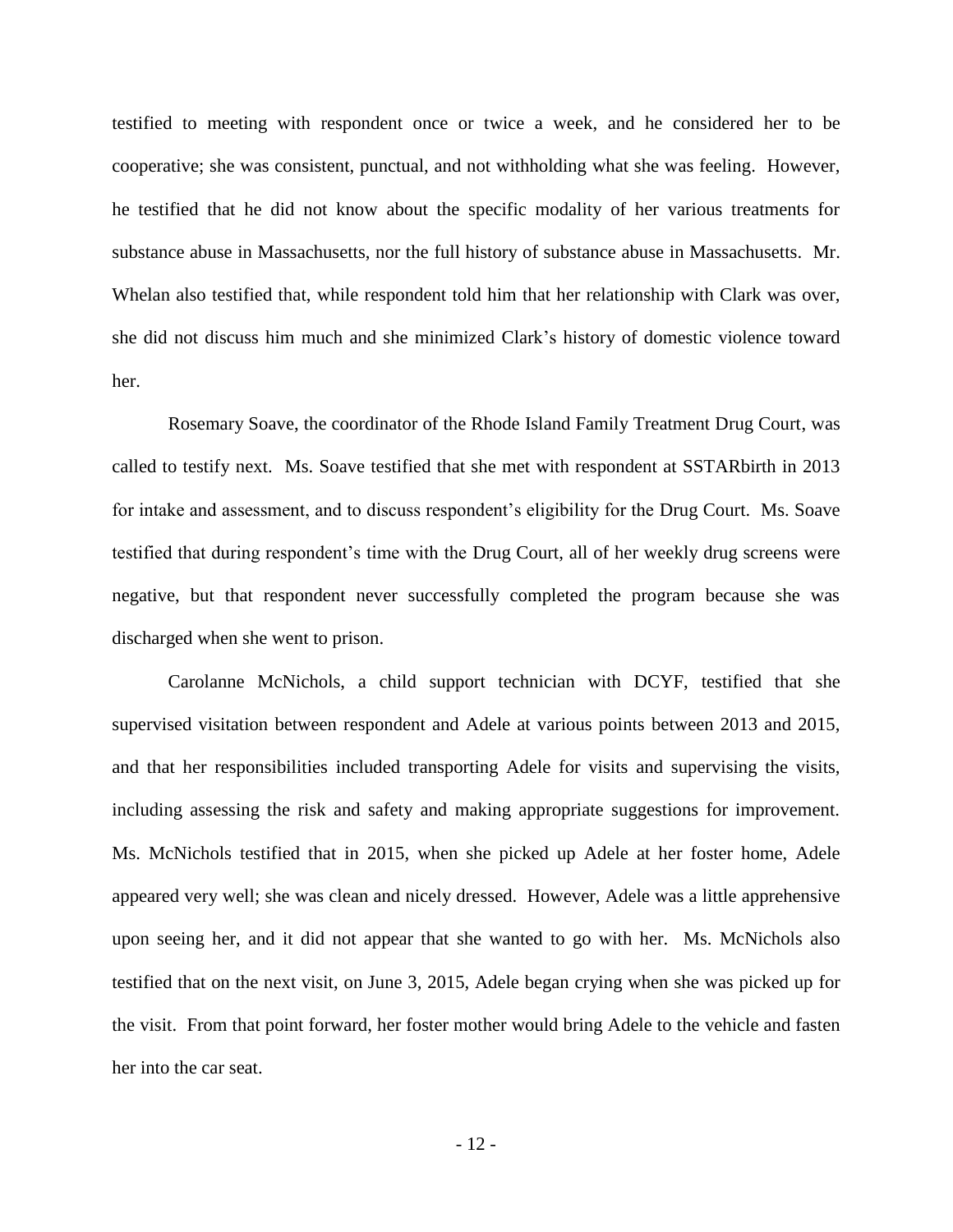Nora Henley, a social caseworker for DCYF, testified next, and stated that she was assigned to respondent's case on October 18, 2013. Ms. Henley testified that she was tasked with formulating case plans for respondent, and that a significant part of every plan was that respondent was to develop a protective capacity as to Clark. While Henley acknowledged that respondent had been cooperative with the services that had been offered to her, she also testified that had she known that respondent and Clark had contact, based on the history of extreme violence and that the couple's children were sometimes thrust into that violence, her opinion that respondent cooperated with the services offered by DCYF would change. Ms. Henley also testified that, because domestic violence was a major issue between the couple, if respondent admitted she was in Clark's company as recently as six weeks before trial, respondent's protective capacity would be questionable. Regarding the various photographs of respondent and Clark admitted into evidence, Henley testified that if she had been aware of the photographs, it would have affected how she handled the case; Henley flatly declared that reunification with Adele "would have been impacted by her relationship with [Clark]. It clearly, by the posts, looks like she's resumed her relationship with [Clark]." As to the photograph of Clark holding Adele outside of the courthouse in Quincy, Massachusetts, Henley testified that respondent had permission to bring Adele to court, but that she was never informed of respondent's interaction with Clark, nor that a photograph existed of Clark posing with Adele in his arms.

Finally, Susan Dounetos, a former program coordinator in the Amos House Mother-Child Reunification program, testified that she worked with respondent when she transferred from SSTARbirth to Amos House in February 2014. Ms. Dounetos testified that respondent represented that she had been clean for six months and had completed the SSTARbirth program, and that she faced a pending criminal charge and upcoming court date in Massachusetts.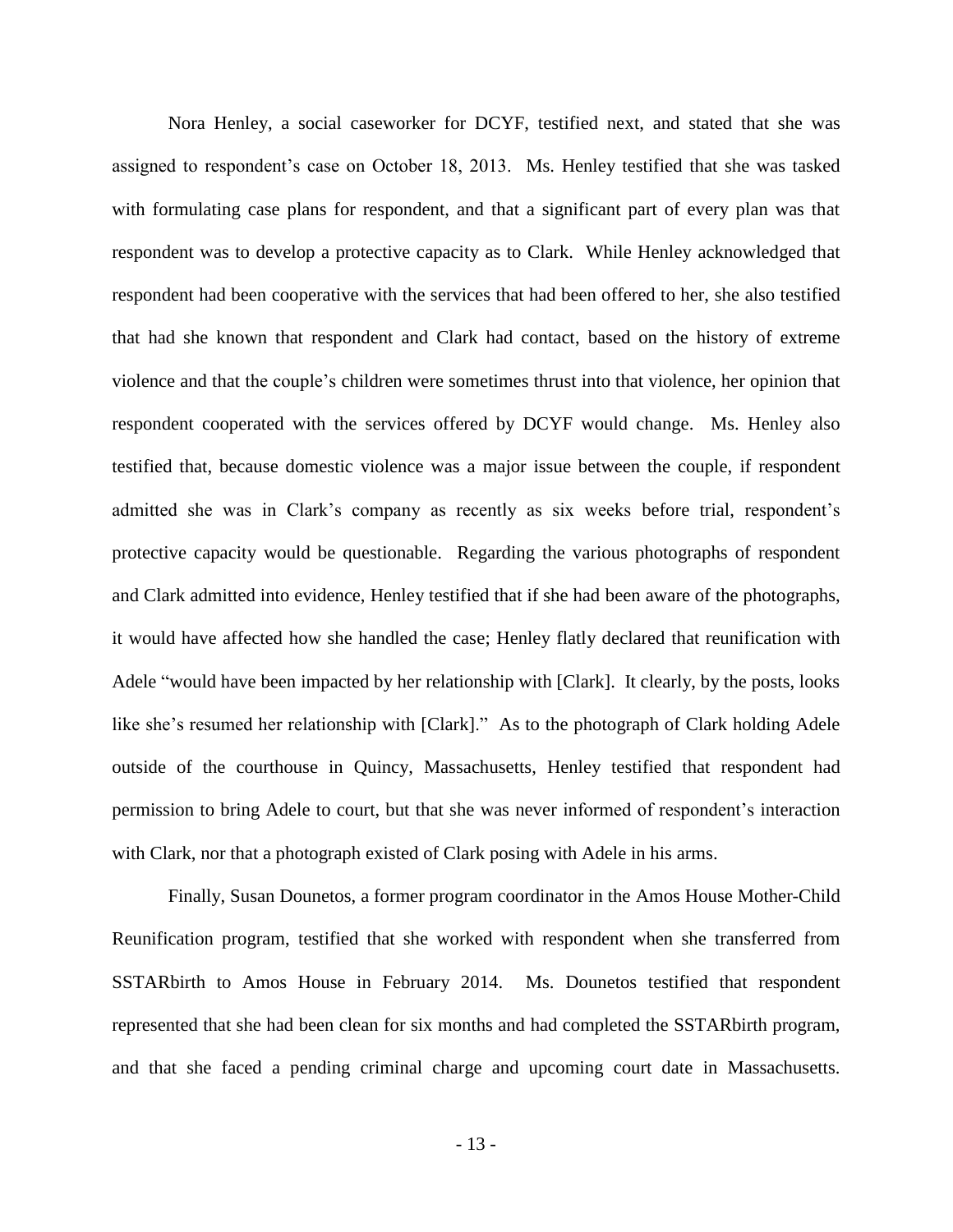Ms. Dounetos testified that she did not know the specifics of the criminal case at the time of the intake meeting, nor that respondent was charged with permitting injury to one of her own children. Ms. Dounetos further testified that, although respondent's drug and alcohol screens were negative, her attendance at AA and NA meetings was "somewhat sporadic."

Ms. Dounetos also testified about numerous deficiencies that she observed in respondent's parenting ability during her stay at Amos House, including respondent's failure to keep her room clean and difficulty maintaining Adele's cleanliness. For example, Dounetos testified that, after playing outside, Adele would return to the house filthy; although respondent was expected to bathe Adele when she first came back inside, she would socialize with other mothers instead and would not bathe Adele until later. Additionally, respondent missed several mandated mental health programs at Gateway and was in jeopardy of being discharged from that program if she missed any more. One reason given for missing the appointments was that respondent "just forgot" about them.

With respect to respondent's relationship with Clark, Dounetos testified that respondent told Dounetos that she had seen Clark at the courthouse and "that it went okay[,]" but Dounetos did not recall her saying anything about a photograph of Clark and Adele. Lastly, Dounetos testified that, because respondent did not actively seek employment until she came back to Amos House after prison, she was not cooperating with that aspect of her case plan.

On December 9, 2015, the Family Court justice issued a comprehensive written decision, spanning sixty-three pages, and concluded that respondent was unfit and that the TPR petition should be granted. After an in-depth review of the testimony and relevant trial exhibits, the Family Court justice made thirty-seven separate findings of fact. She found by clear and convincing evidence that respondent was unfit to parent Adele and that termination of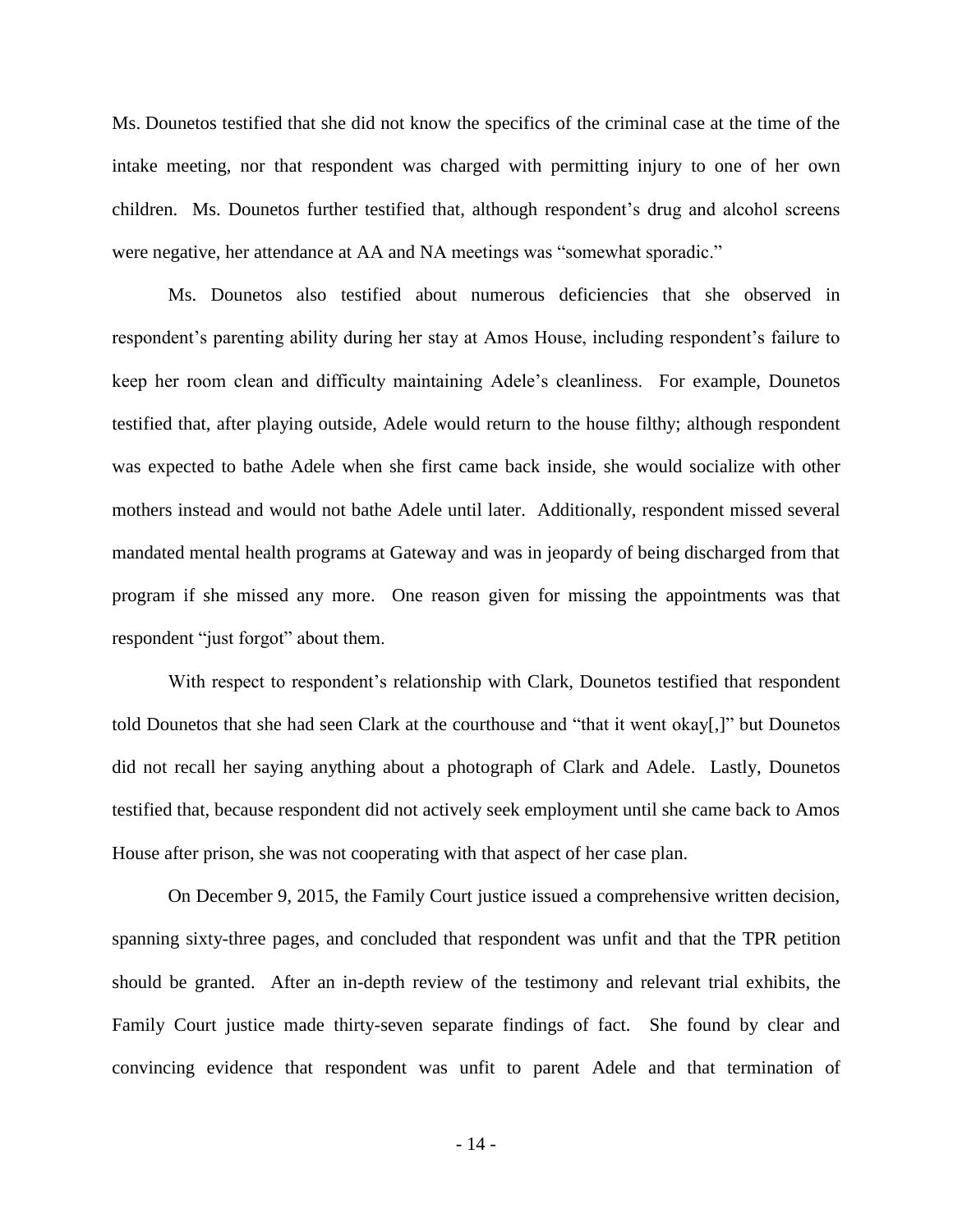respondent's parental rights was in the best interest of Adele. In arriving at her decision, the Family Court justice highlighted respondent's significant history with Clark and her ongoing contact with him, as well as respondent's apparent unwillingness to accept responsibility for the injuries suffered by her son, Troy. Significantly, the Family Court justice noted the high number of service providers who "were involved with [respondent], and yet not one of them had the whole and complete picture of [respondent]." It was the Family Court justice's belief that "mother made a calculated decision to keep certain information off the radar in order to keep her in the good graces of the programs and providers."

A decree terminating respondent's parental rights to Adele entered on December 16, 2015. The respondent filed a timely notice of appeal on December 24, 2015. This appeal was heard on October 2, 2019—almost four years later.

#### **Standard of Review**

"It is well established that judicial officers are obligated to recuse themselves if they are 'unable to render a fair or an impartial decision in a particular case.'" *State v. Mlyniec*, 15 A.3d 983, 998-99 (R.I. 2011) (quoting *Kelly v. Rhode Island Public Transit Authority*, 740 A.2d 1243, 1246 (R.I. 1999)). "At the same time, however, justices also have an equally great obligation *not* to disqualify themselves when there is no sound reason to do so." *Id.* at 999 (quoting *Ryan v. Roman Catholic Bishop of Providence*, 941 A.2d 174, 185 (R.I. 2008)). "The burden is on the party seeking recusal to set forth facts establishing that the justice possesses a 'personal bias or prejudice by reason of a preconceived or settled opinion of a character calculated to impair his or her impartiality seriously and to sway his or her judgment." *Id.* (brackets omitted) (quoting *Mattatall v. State*, 947 A.2d 896, 902 (R.I. 2008)).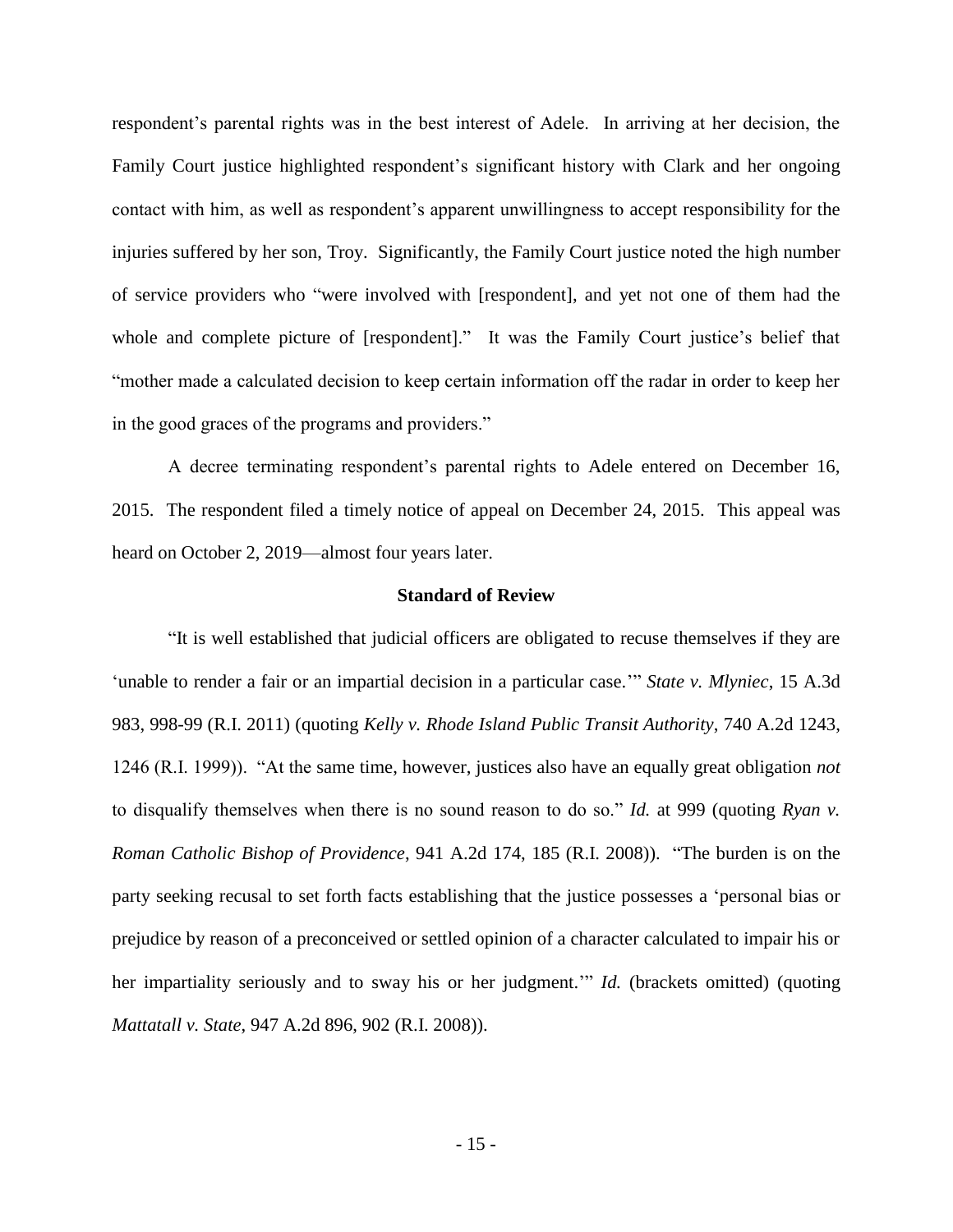This Court consistently has recognized that "[n]atural parents have a fundamental liberty interest in the care, custody, and management of their children." *In re Violet G.*, 212 A.3d 160, 166 (R.I. 2019) (quoting *In re Amiah P.*, 54 A.3d 446, 451 (R.I. 2012)). "Before terminating a parent's rights to his or her child, the Family Court justice must find that the parent is unfit." *Id.* (brackets omitted) (quoting *In re Amiah P.*, 54 A.3d at 451). Therefore, "due process requires that a Family Court trial justice find, by clear and convincing evidence, that a parent is unfit before terminating his or her rights to a child." *In re Steven D.*, 93 A.3d 978, 984 (R.I. 2014) (deletion omitted) (quoting *In re Lauren B.*, 78 A.3d 752, 759 (R.I. 2013)). "However, once the Family Court justice determines parental unfitness, the best interests of the child outweigh all other considerations." *In re Violet G.*, 212 A.3d at 166 (brackets omitted) (quoting *In re Amiah P.*, 54 A.3d at 451).

Our task is to examine the record to determine "whether the Family Court justice's findings are supported by legal and competent evidence." *In re Amiah P.*, 54 A.3d at 451 (brackets omitted) (quoting *In re Victoria L.*, 950 A.2d 1168, 1174 (R.I. 2008)). "These findings are entitled to great weight, and this Court will not disturb them unless they are clearly wrong or the trial justice overlooked or misconceived material evidence." *Id.* (quoting *In re Victoria L.*, 950 A.2d at 1174). "Conducting this review requires [this Court] to engage in a three-step process in which we (1) review the trial justice's finding of parental unfitness; (2) consider whether reasonable efforts at reunification were made by DCYF; and (3) evaluate the finding that termination of parental rights is, in fact, in the best interest of the child." *In re Steven D.*, 93 A.3d at 984.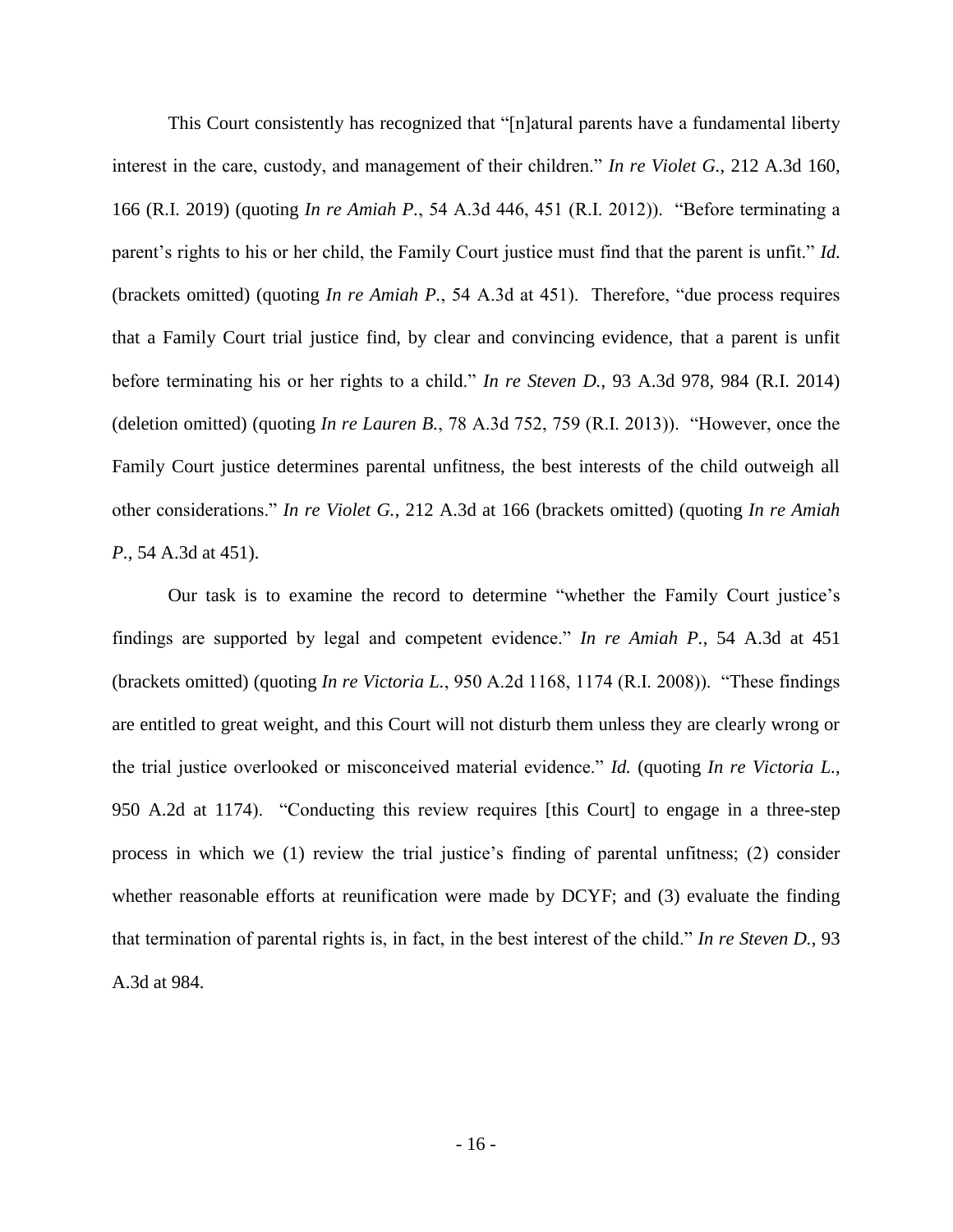#### **Analysis**

## **Motion to Recuse**

We begin by addressing respondent's appeal from the trial justice's refusal to recuse in this case. The respondent argues that the trial justice erred in failing to recuse herself because, according to respondent, the trial justice had created the appearance of prejudging the merits of this case by ordering DCYF to file the TPR petition at issue in this case, over DCYF's objection. The respondent also argues that the trial justice displayed bias against respondent throughout trial, contending that she had somehow prejudged the merits of the case. After a careful review of the record, we disagree with this argument and reject respondent's selective citations to the trial transcript.

Here, the trial justice ordered DCYF to file the TPR petition at issue after Adele had been in the custody of DCYF for over two years, and DCYF had not established permanency for Adele. Indeed, DCYF had yet to obtain the records from the Commonwealth of Massachusetts, and this order was the catalyst for procuring those damning records. The respondent heavily relies on statements made by DCYF at the May 28, 2015 hearing, including its assertion that DCYF had decided that it could not currently prove unfitness. This reliance is misplaced and incorrect. There is no suggestion in this record that DCYF did not intend to file a TPR petition. Rather, the record is abundantly clear that DCYF was waiting until it received the crucial records from the Commonwealth of Massachusetts—which contained a plethora of evidence of mother's lengthy history of substance abuse, child abuse and neglect including multiple previous terminations, and domestic violence at the hands of her partner, Adele's father—to file the TPR petition.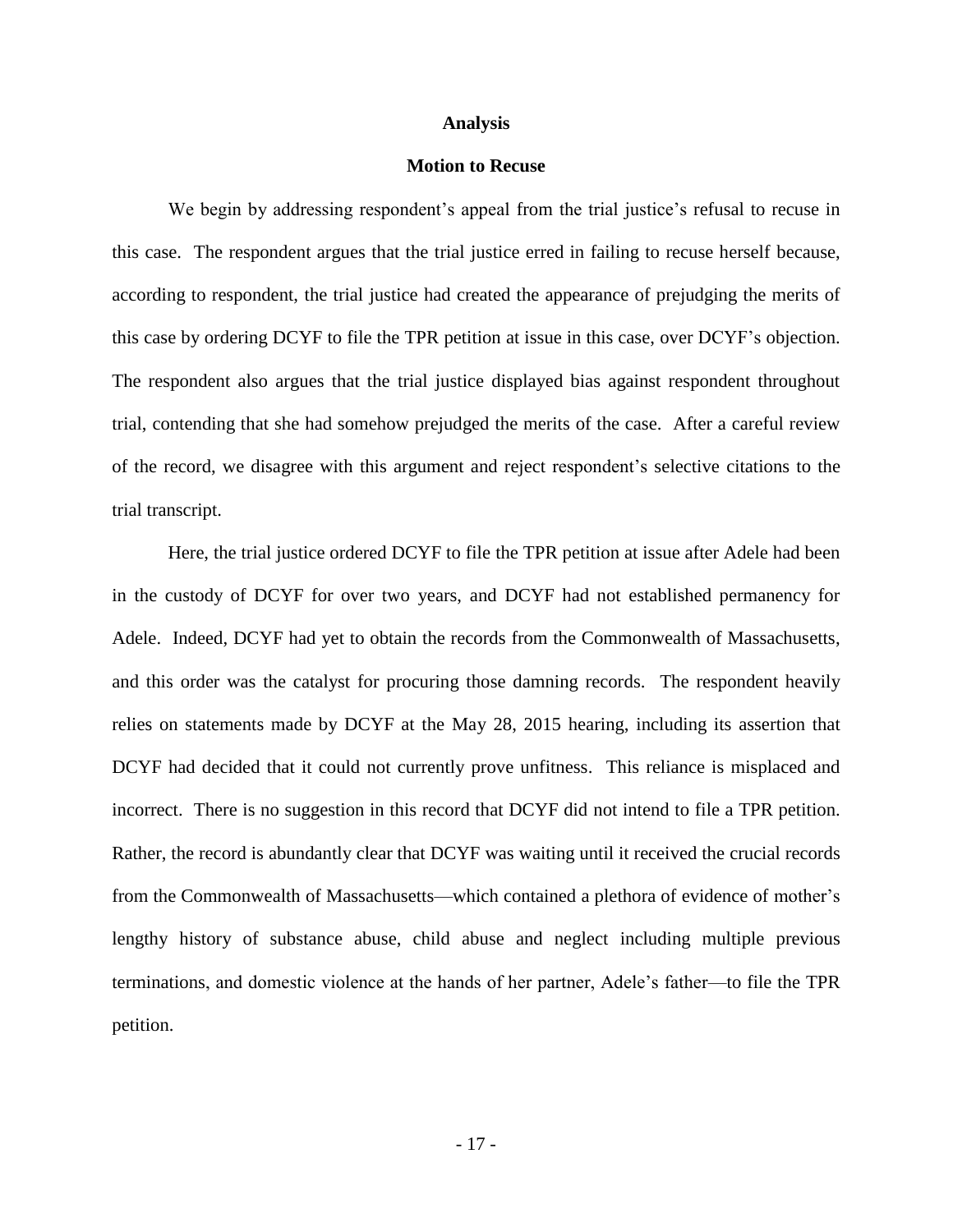In denying the motion to recuse, the Family Court justice noted that, other than directing DCYF to file the TPR petition, which in light of the travel of this case was reasonable, the Court had made no other pretrial ruling. She also declared that she "had no biases or prejudices, other than the amount of the time that has gone by." As she stated, it remained for DCYF to prove the case.

This Court has held that "adverse rulings alone do not show bias or prejudice on the part of the trial justice." *In re Antonio*, 612 A.2d 650, 654 (R.I. 1992) (quashing an alternative writ of mandamus requiring recusal of the Chief Judge of the Family Court where petitioner argued the Chief Judge displayed bias and an inclination toward premature judgment on the basis of various rulings). While the Family Court justice's ruling may have had the unfortunate result of respondent feeling that she was disadvantaged, based on the record before us, we are of the opinion that the order to file the TPR petition within a certain period of time, standing alone, did not jeopardize the Family Court justice's ability to render a fair decision. Nor would a reasonable person question the Family Court justice's impartiality in these circumstances. *In re Amelia*, 655 A.2d 256, 256 (R.I. 1995) (mem.) ("Only in those instances where it can be determined that a reasonable person would question the trial justice's impartiality should a motion to recuse be granted.").

Additionally, respondent failed to meet her burden of setting forth facts establishing bias on the part of the Family Court justice during this proceeding. *See Mlyniec*, 15 A.3d at 999. The respondent suggests that the Family Court justice's order would cause a reasonable person to question the impartiality of the resulting proceedings; yet she overlooks the basis for the order— DCYF's failure to obtain the records from Massachusetts—and significantly, that the petition was filed by DCYF when the records were obtained. As DCYF argued before this Court: "To be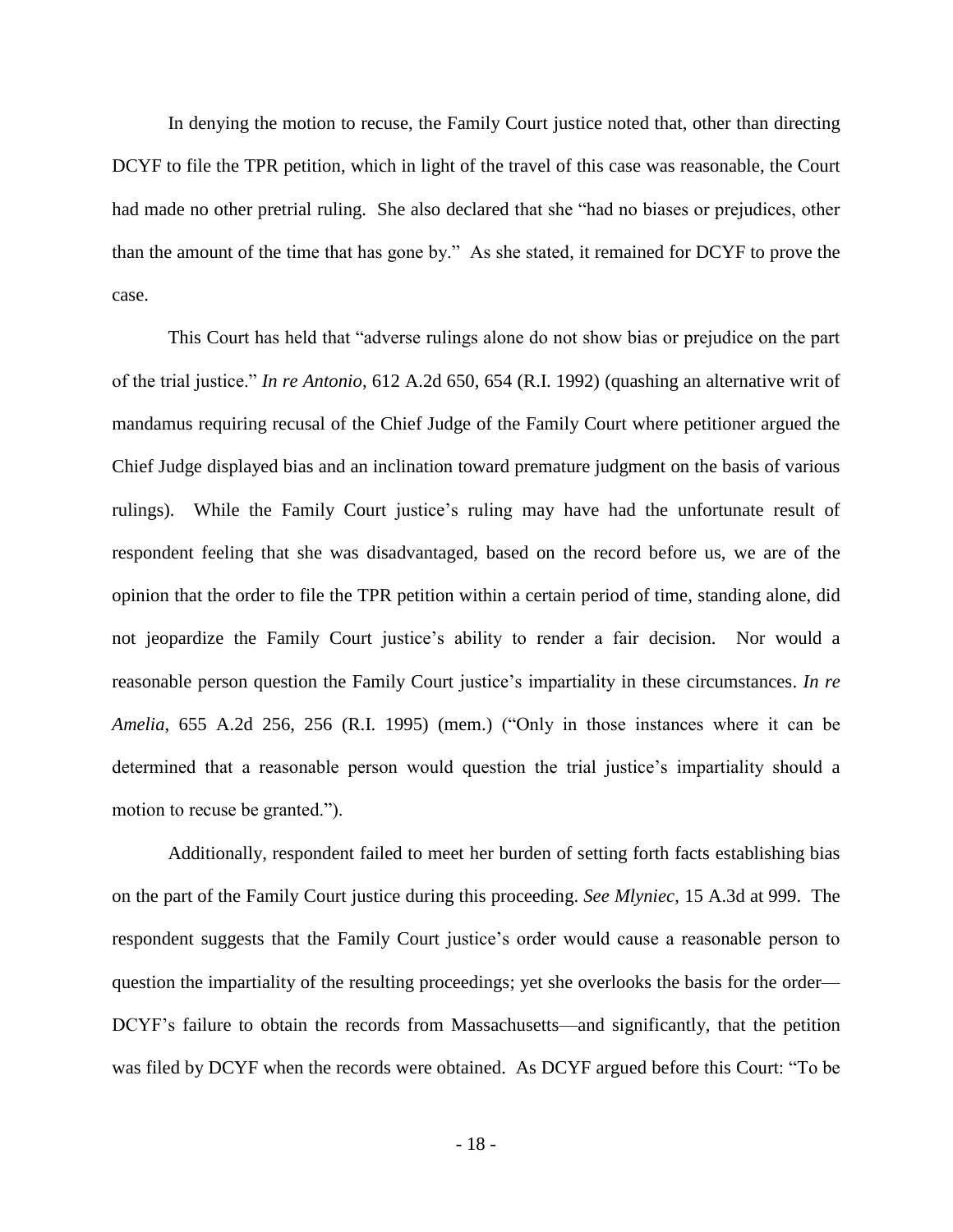clear the Department never stated that it was *not* going to file a termination petition. The trial attorney stated that she was 'waiting,'" and that during the May 28, 2015 permanency hearing, "[t]he Department was simply asking for more time to obtain the necessary documentation prior to filing its petition." The record clearly supports DCYF's position on this issue.

Finally, the only additional evidence offered on the issue of bias consisted of a handful of quotes from the trial record, alleged to establish an inference of bias on the part of the Family Court justice. We are not persuaded. When a trial produces nearly 1,000 pages of transcripts, as is the case before us, any number of remarks by the trial judge can be pulled from the record, most of which are directed at or to the other lawyers. The party seeking relief must affirmatively establish "that the judicial officer possesses a personal bias or prejudice by reason of a preconceived or settled opinion of a character calculated to impair his or her impartiality seriously and to sway his or her judgment." *State v. McWilliams*, 47 A.3d 251, 260 (R.I. 2012) (brackets omitted) (quoting *Mattatall*, 947 A.2d at 902).Here, respondent failed to affirmatively establish bias on the part of the Family Court justice, who, given the complexity of the facts and issues involved, presided over a complex proceeding with difficult facts and a chameleonic respondent.

We agree with the Family Court justice that the order directing DCYF to undertake termination proceedings within a certain period of time was warranted; Adele had been in the custody of DCYF for more than two years, without permanency, based on respondent's extensive history and imprisonment in Massachusetts. After her release from prison, respondent's interactions with Adele were limited to biweekly, supervised visits. The court's order precipitated the delivery of the record of respondent's history in Massachusetts, horrific and damning as it was. Because there was no sound reason for the Family Court justice to recuse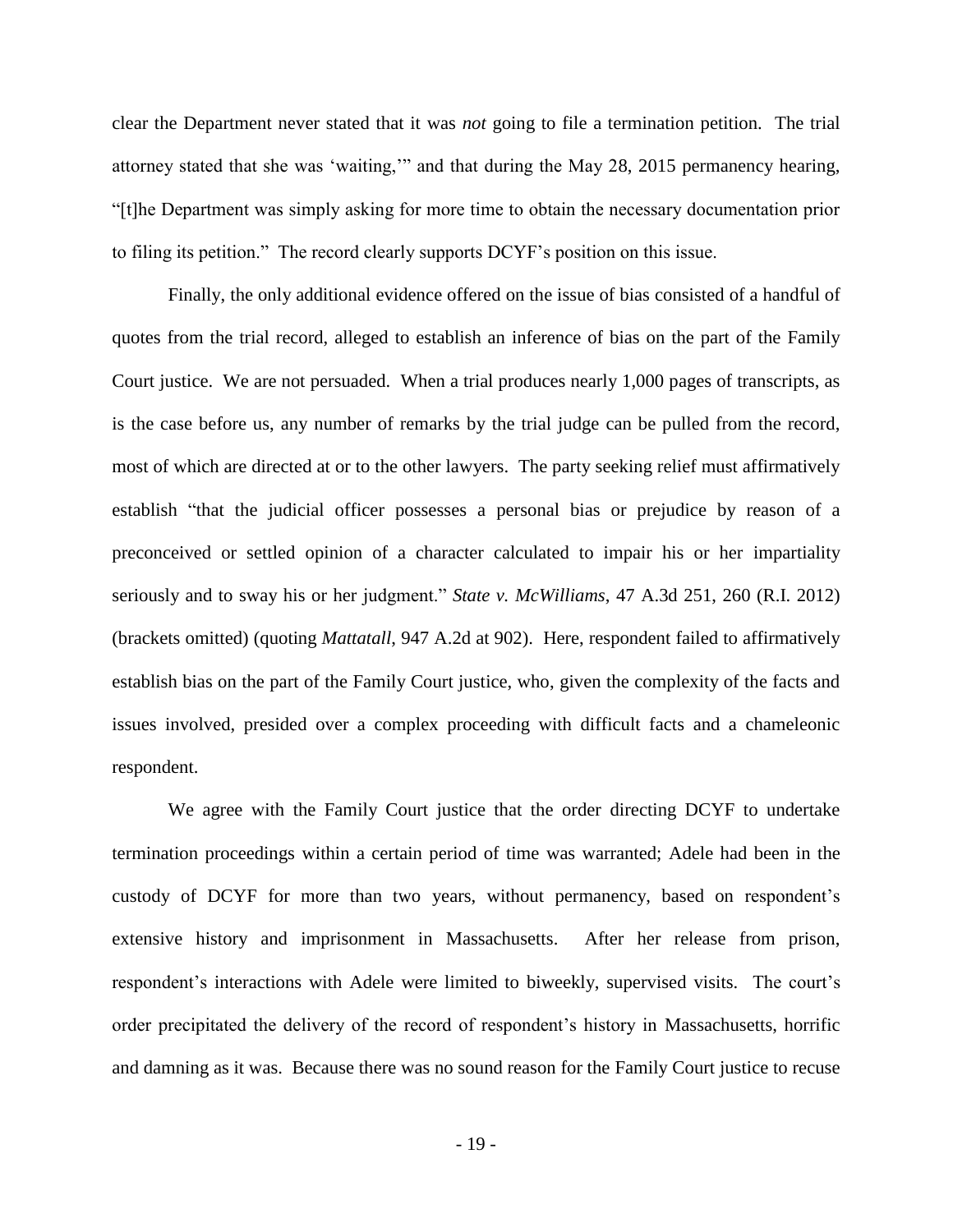in this case, we are of the opinion that she had an obligation not to do so, and we affirm her denial of respondent's motion to recuse.

#### **Termination of Respondent's Parental Rights**

Next, we turn to respondent's appeal from the decision terminating her parental rights. Specifically, respondent argues that the Family Court justice erred in finding, by clear and convincing evidence, that she was an unfit parent, and her conclusion that there was clear and convincing evidence that it was in Adele's best interests for respondent's parental rights to be severed.<sup>11</sup> After carefully reviewing the Family Court record and filings of counsel, we conclude that legally competent evidence exists to support the findings of the Family Court justice.

#### **Parental Fitness**

"A parent is deemed unfit when the parent has 'exhibited behavior or conduct that is seriously detrimental to the child, for a duration as to render it improbable for the parent to care for the child for an extended period of time.'" *In re Violet G.*, 212 A.3d at 166 (brackets omitted) (quoting G.L. 1956 § 15-7-7(a)(2)(vii)). Moreover, "[a] finding of parental unfitness under § 15-7-7(a)(2) made by a trial justice is 'entitled to great weight and will not be disturbed on appeal unless it is clearly wrong or the trial justice misconceived or overlooked material evidence.'" *Id.* (brackets omitted) (quoting *In re Jennifer R.*, 667 A.2d 535, 536 (R.I. 1995)).

In reaching her conclusions, the Family Court justice pointed to respondent's ongoing and sub-rosa relationship with Clark and its impact on her lack of fitness as a parent, especially in light of the substantial amount of domestic violence that she endured over a span of years and then downplayed and minimized to all service providers. Specifically, the Family Court justice

 $11$  There was no dispute between the parties that DCYF had made reasonable efforts at reunification. As such, the second stage of the three-step process described in *In re Steven D.*, 93 A.3d 978, 984 (R.I. 2014), discussed *supra*, is not addressed here.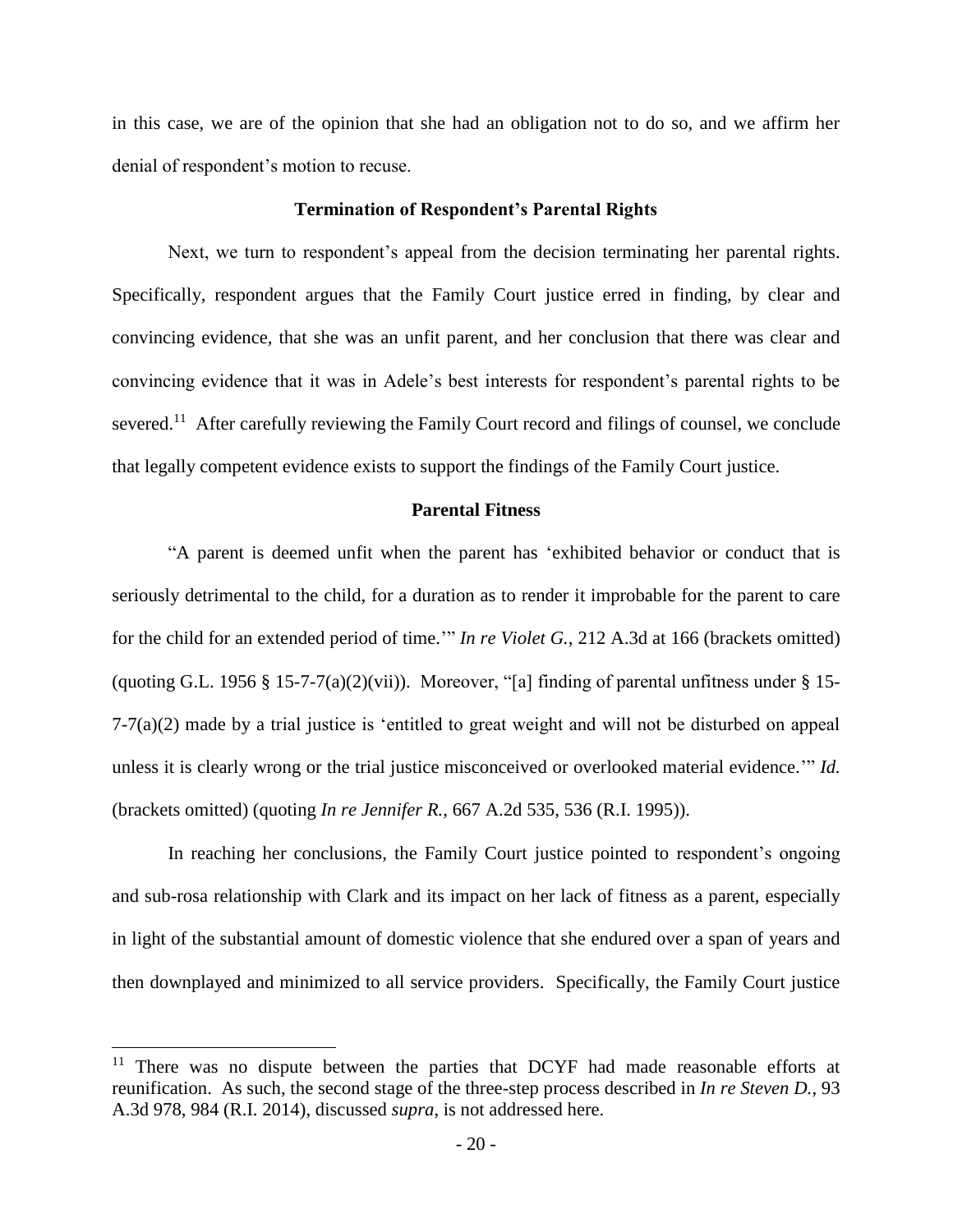found by clear and convincing evidence that respondent and Clark had a history of domestic violence and had five children together; that respondent permitted Clark to pose for a picture with Adele in his arms in violation of her case plan; and that respondent continued to have ongoing contact with Clark, by telephone and in person. It is abundantly clear that respondent's case plans and service providers indicated that she was to have no contact with Clark and that, if Clark made contact with her, she was to notify the police. However, respondent never notified the police, and she made less-than-candid disclosures to her service providers about her contacts with Clark, leaving out key details, such as the photograph with Adele, which she obviously treasured.

The respondent advances several arguments in support of her contention that the Family Court justice erred in finding unfitness by clear and convincing evidence. The respondent contends that the Family Court justice erred because her "witnesses all testified, in mainly glowing terms, about her commitment to recovery and her ability to parent Adele." While the commitment that respondent made to her sobriety is commendable, such commitment alone does not establish fitness as a parent, particularly when contrasted with poor judgment and questionable capacity to protect her child.

The respondent also contends that the Family Court justice erred by finding she "never actually took responsibility for the injuries that occurred to [Troy,]" injuries for which she was found guilty after trial. The parties spent a great deal of time in the Family Court arguing over whether respondent accepted responsibility for Troy's injuries and what impact that may or may not have on her fitness as a parent.

The respondent also argues that the Family Court justice erroneously found that respondent "took advantage of every opportunity she could to have contact with Mr. Clark." The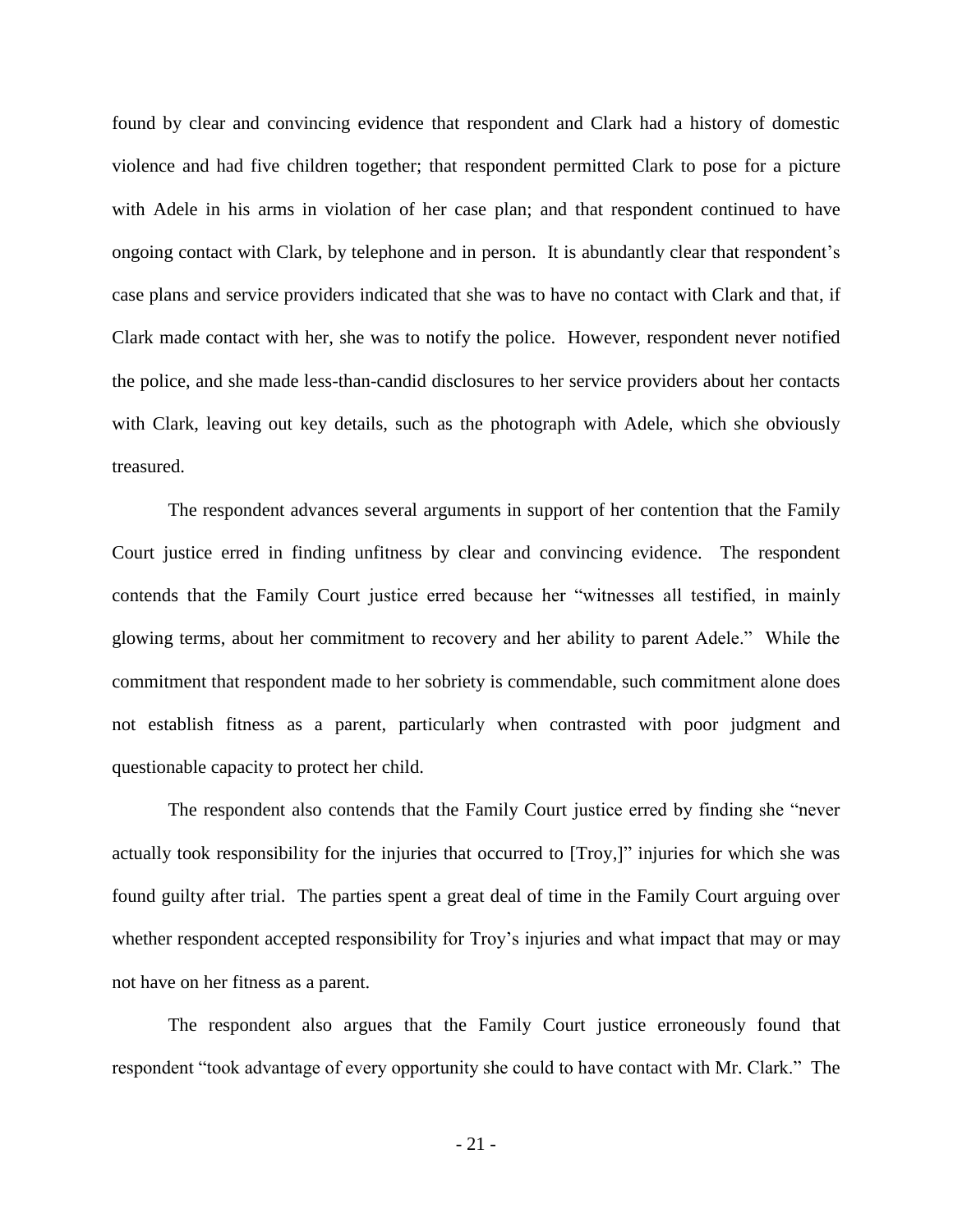respondent suggests to this Court that, although she has a "lingering emotional attachment" to Clark, she has accepted that her relationship with Clark is over. The record demonstrates otherwise. A finding that an ongoing relationship between respondent and Clark continued at the time of trial, such that her capacity to protect Adele was seriously questioned by service providers, and was established by the social media posts and three-hour luncheon encounter the month before trial.

The record in this case contains legally competent evidence that respondent has exhibited behavior that is seriously detrimental to Adele for such a duration as to render it improbable that she will be able to care for Adele for an extended period of time. Despite the various forms of domestic violence treatments she underwent, on the first day of her criminal trial in Quincy, Massachusetts, she met with Clark and permitted him to hold the child and pose for pictures. There is no evidence in the record that respondent has the judgment or capacity to safely parent this child. It does not escape our notice that the bulk of the evidence about respondent's lack of protective capacity for Adele came to light after the Family Court justice ordered DCYF to file the TPR petition.

The lengthy record in this case indicates that respondent has made progress toward resolving some of the substance abuse issues she has endured for most of her life. However, with respect to her fitness as a parent to Adele, this progress is tenuous at best, particularly in the face of her social media postings immediately before trial. Adele is respondent's seventh child. At least five of these children have been negatively impacted because of respondent's history with Clark. The relationship between respondent and Clark is simply too dangerous a gamble in the circumstances of this case. As the Family Court justice found, this record indicates that it is improbable that respondent will be able to care for Adele for an extended period of time. *See In*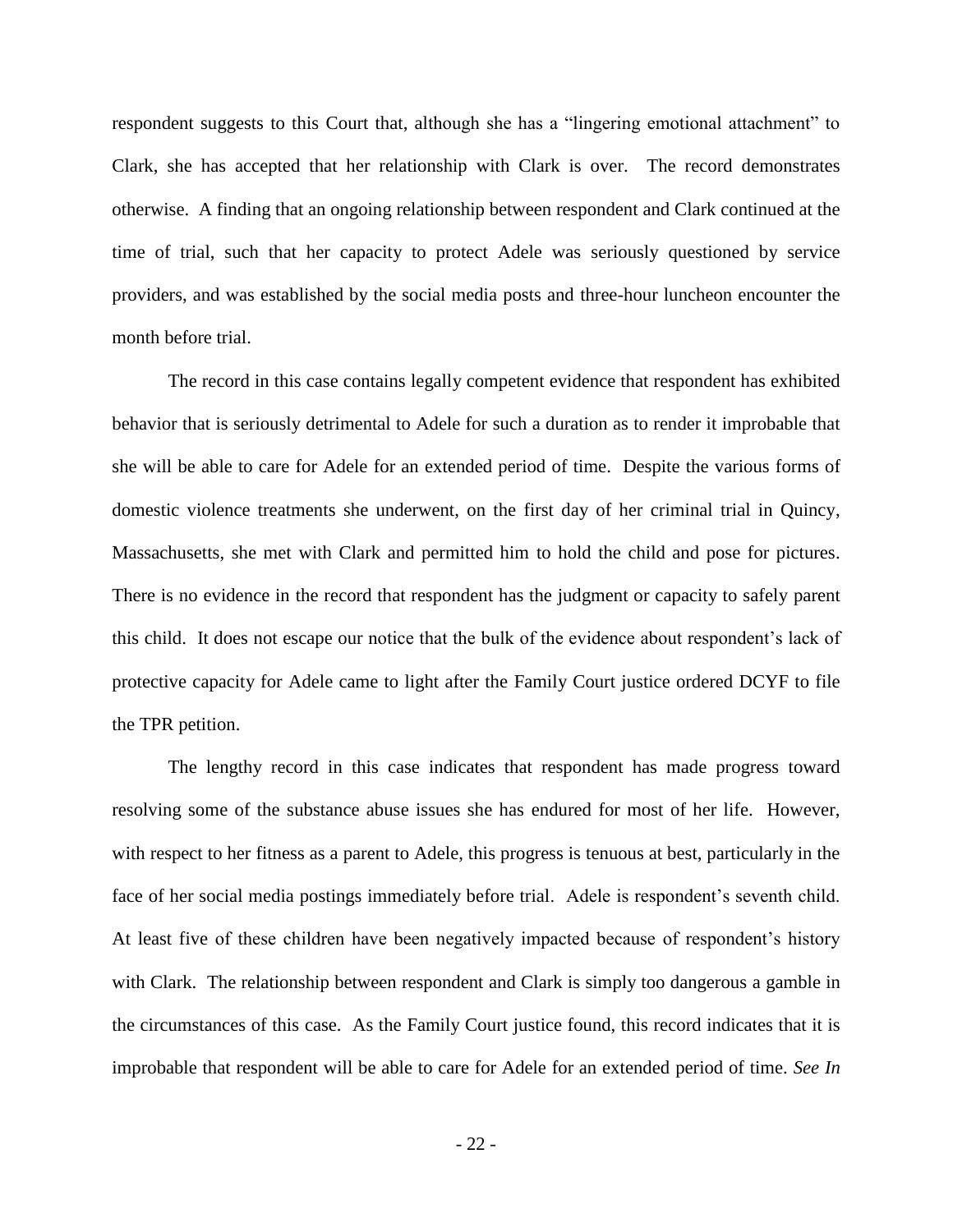*re Violet G.*, 212 A.3d at 166; *see also* § 15-7-7(a)(2)(vii). The record is replete with legally competent evidence to support the Family Court justice's finding, by clear and convincing evidence, that respondent is an unfit parent. We affirm this finding.

#### **The Best Interests of the Child**

After a determination of parental unfitness is found in a case involving the termination of parental rights, the analysis shifts to the overarching issue of the best interests of the child. *In re Violet G*., 212 A.3d at 167. This determination "outweighs all others." *Id.* The best interests of the child analysis always focuses on the rights of the child "to reasonable care and maintenance, freedom from abuse or neglect, and an opportunity to spend the remainder of his or her childhood in a family setting in which the child may grow and thrive." *In re David L.*, 877 A.2d 667, 673-74 (R.I. 2005) (deletion and brackets omitted) (quoting *In re Raymond C.*, 864 A.2d 629, 634 (R.I. 2005)).

In the case before us, the Family Court justice found that "[t]he [t]ermination of [p]arental [r]ights of [respondent] \* \* \* is in the best interest of the minor child[,]" and that Adele currently resides "in a foster home which is a pre-adoptive home and the child is bonded and flourishing in that home." The respondent contends that these findings were erroneous because, she asserts, "while there was plenty of evidence on the record that [respondent] could provide a safe and happy home for her daughter, there was no evidence on the record about the suitability of the pre-adoptive home." We are not persuaded by either of these contentions.

The Family Court justice made several findings, all of which are supported by legally competent evidence, including that respondent had never lived independently with Adele and that respondent has only resided in various programs or shelters. The Family Court justice found that respondent and Adele had always been in a supervised setting and that respondent did not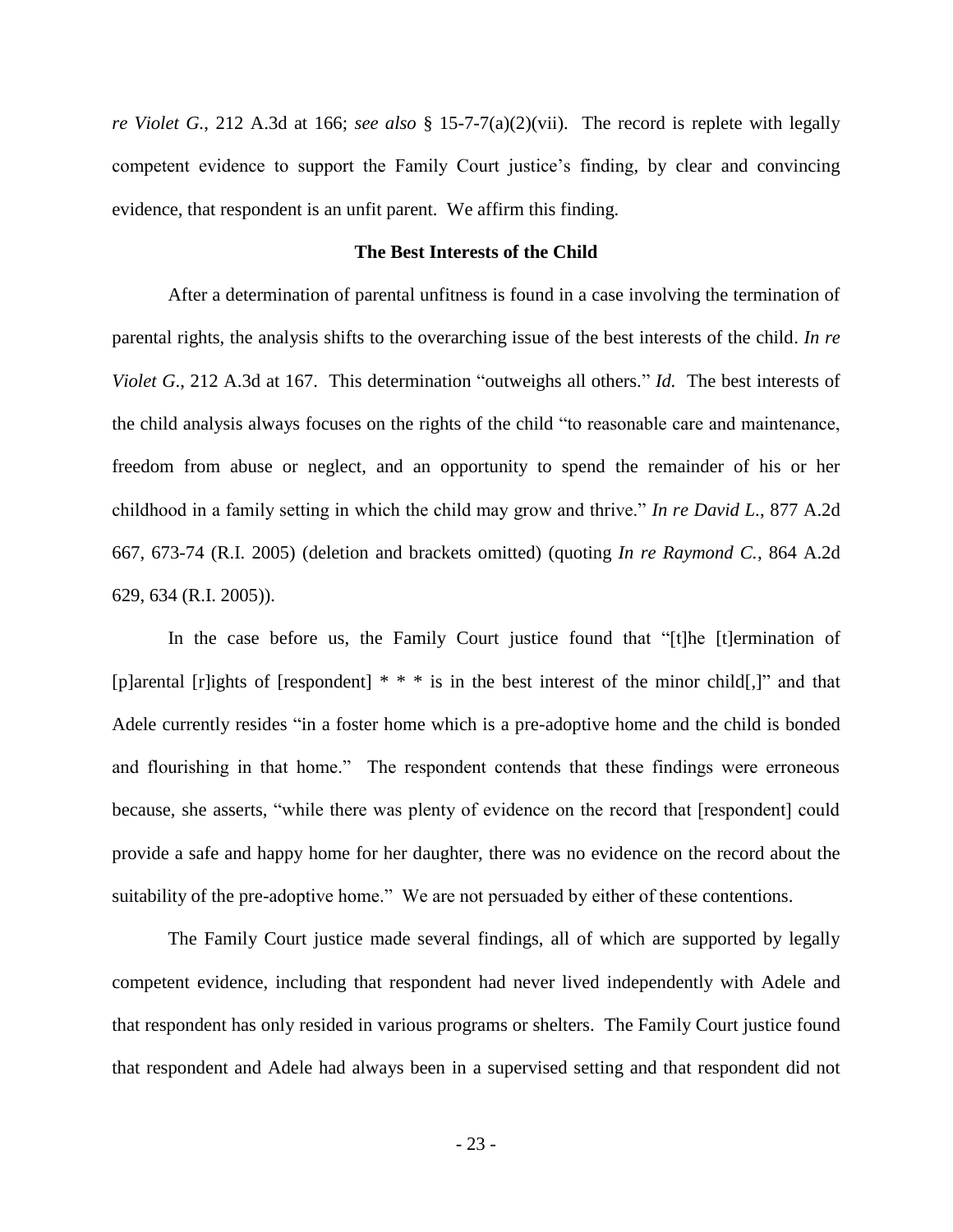seek employment until after the TPR petition was filed. Simply put, respondent has never demonstrated that she is capable of caring for Adele on her own and has never legally been permitted to do so. As for the lack of evidence on the record about the suitability of the preadoptive home, this argument is not relevant; "placement in a pre-adoptive home is not a prerequisite for a termination of parental rights." *In re David L.*, 877 A.2d at 673. While additional testimony about Adele's status in her foster home might have been helpful, it was not required, and the evidence before the Court clearly militated in favor of termination.

"Although we remain mindful of the 'significance of severing the bond between parent and child,' we are satisfied that the evidence presented in this case supported the termination of the respondent's parental rights." *In re Violet G.*, 212 A.3d at 168 (quoting *In re Alexis L.*, 972 A.2d 159, 170 (R.I. 2009)). On March 28, 2020, Adele turned seven years old, but has never lived with the respondent in an unsupervised setting. Adele deserves to continue the remainder of her childhood in a safe and nurturing environment. Accordingly, after careful review of the record, we are satisfied that the Family Court justice's findings are not clearly wrong and that she did not overlook or misconceive material evidence. We therefore decline to disturb her finding that termination of the respondent's parental rights was in the best interest of Adele.

#### **Conclusion**

For the reasons stated herein, we affirm the decree of the Family Court terminating the respondent's parental rights with respect to her daughter, Adele. The papers may be remanded to the Family Court.

**Justice Robinson, concurring in part and dissenting in part.** I feel compelled to record my respectful but vigorous partial dissent from the Court's opinion in this admittedly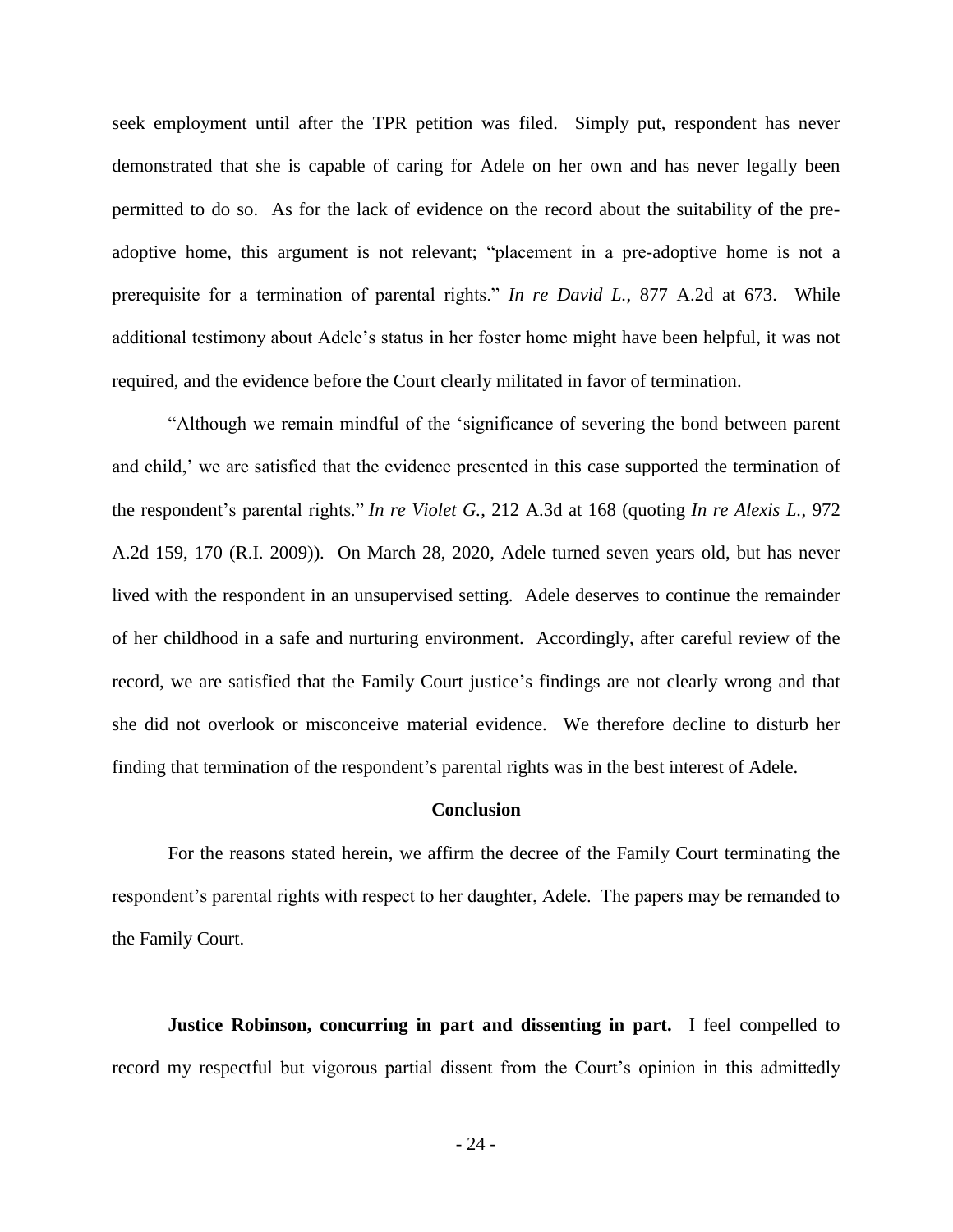complex and difficult case.<sup>1</sup> After thoroughly examining the record and the arguments of counsel, and after considering at length the competing values that this case implicates, I am simply unable to agree with my colleagues that the evidence presented at trial was sufficient to support the trial justice's determination that Marybeth Boyd was unfit to parent Adele B. (Adele) and that her parental rights should be terminated.

While I acknowledge that this Court invariably accords a considerable degree of deference to a trial justice's findings relative to the issue of unfitness, it nonetheless must be constantly borne in mind that, in conducting such a review, we must be keenly aware of the demanding evidentiary standard of clear and convincing evidence that has been mandated as the minimum standard of proof by the United States Supreme Court with respect to proceedings of this type. *See Santosky v. Kramer*, 455 U.S. 745, 769-70 (1982). It is imperative to remember that a fundamental liberty interest is at stake in a case such as this. *See id.* at 753.For that reason, "persons faced with forced dissolution of their parental rights have a more critical need for procedural protections than do those resisting state intervention into ongoing family affairs." *Id.* When the Supreme Court held that due process mandates that findings in termination of parental rights proceedings rise, at a minimum, to the level of clear and convincing evidence, the Court reasoned that such a heightened standard of proof "would alleviate 'the possible risk that a factfinder might decide to [deprive] an individual [of those rights] based solely on a few isolated instances of unusual conduct [or] \* \* \* idiosyncratic behavior." *Id.* at 764, 769-70 (quoting

While I am dissenting from this Court's decision upholding the finding of unfitness and the consequent termination of parental rights, I agree, albeit *dubitante*, with this Court's ruling that, under the circumstances of this case, it was not necessary for the trial justice to recuse herself.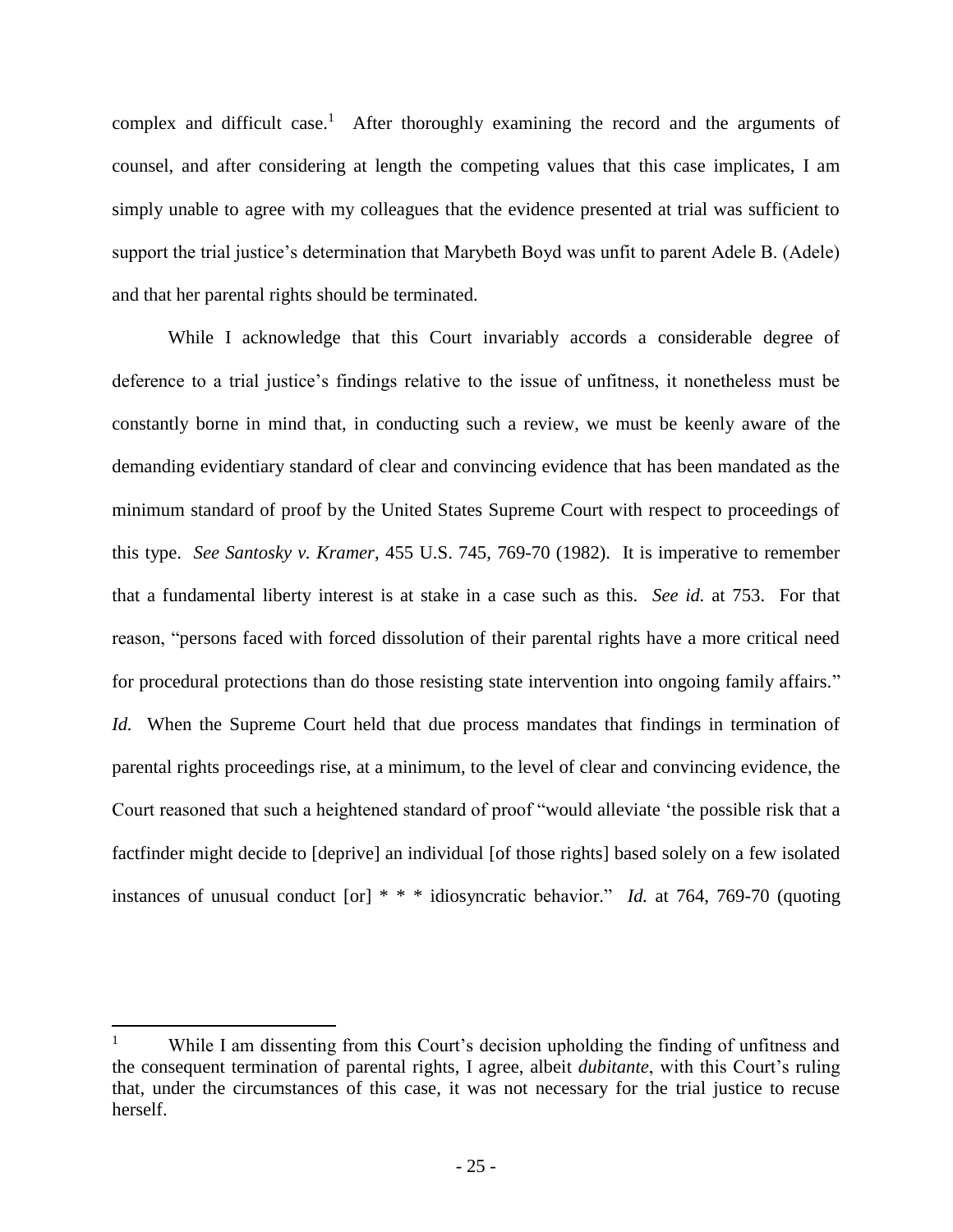Addington v. Texas, 441 U.S. 418, 427 (1979)).<sup>2</sup> Moreover, this Court, also recognizing the need for greater procedural protections in this context, has expressly stated that "[n]atural parents have a fundamental liberty interest in the care, custody, and management of their child that does not evaporate if they are not model parents or have lost temporary custody of their child." *In re Antonio G.*, 657 A.2d 1052, 1057 (R.I. 1995) (citing *Santosky*, 455 U.S. at 753).

Additionally, it is important to remember the following significant jurisprudential principle: "The phrase 'clear and convincing evidence' is more than a mere exercise in semantics. It is a degree of proof different from a satisfaction by a 'preponderance of the evidence' which is the recognized burden in civil actions \* \* \*." *Parker v. Parker*, 103 R.I. 435, 442, 238 A.2d 57, 60-61 (1968). This Court has reiterated that "the clear and convincing standard is significant[,] and requires that the fact-finder form a clear conviction without hesitancy of the truth of the precise facts in issue." *In re Sophia M.*, 204 A.3d 605, 609 (R.I. 2019) (internal quotation marks omitted); *see Luis v. Gaugler*, 185 A.3d 497, 506 (R.I. 2018); *see also Cahill v. Morrow*, 11 A.3d 82, 88 n.7 (R.I. 2011) ("Clear and convincing evidence is defined in a variety of ways; \* \* \* a party must persuade the jury that the proposition is highly probable, or must produce in the mind of the factfinder a firm belief or conviction that the allegations in question are true.") (quoting 29 Am. Jur. 2d *Evidence* § 173 at 188-89 (2008)). In other words, "[e]vidence that is clear and convincing requires a stronger showing than merely substantial evidence." 32A C.J.S. *Evidence* § 1624 (Mar. 2020 Update). Accordingly, in conducting our appellate review, while we do accord our customary deference to the findings of the *nisi prius* court, we must also evaluate the trial justice's decision through the lens of the clear

<sup>2</sup> It is interesting to note that our sister state of New Hampshire requires that findings in termination of parental rights cases be made pursuant to the even higher evidentiary standard of beyond a reasonable doubt. *See In re Lisa H.*, 589 A.2d 1004, 1006 (N.H. 1991); 1 Children & the Law: Rights and Obligations § 3:22 (May 2020 Update).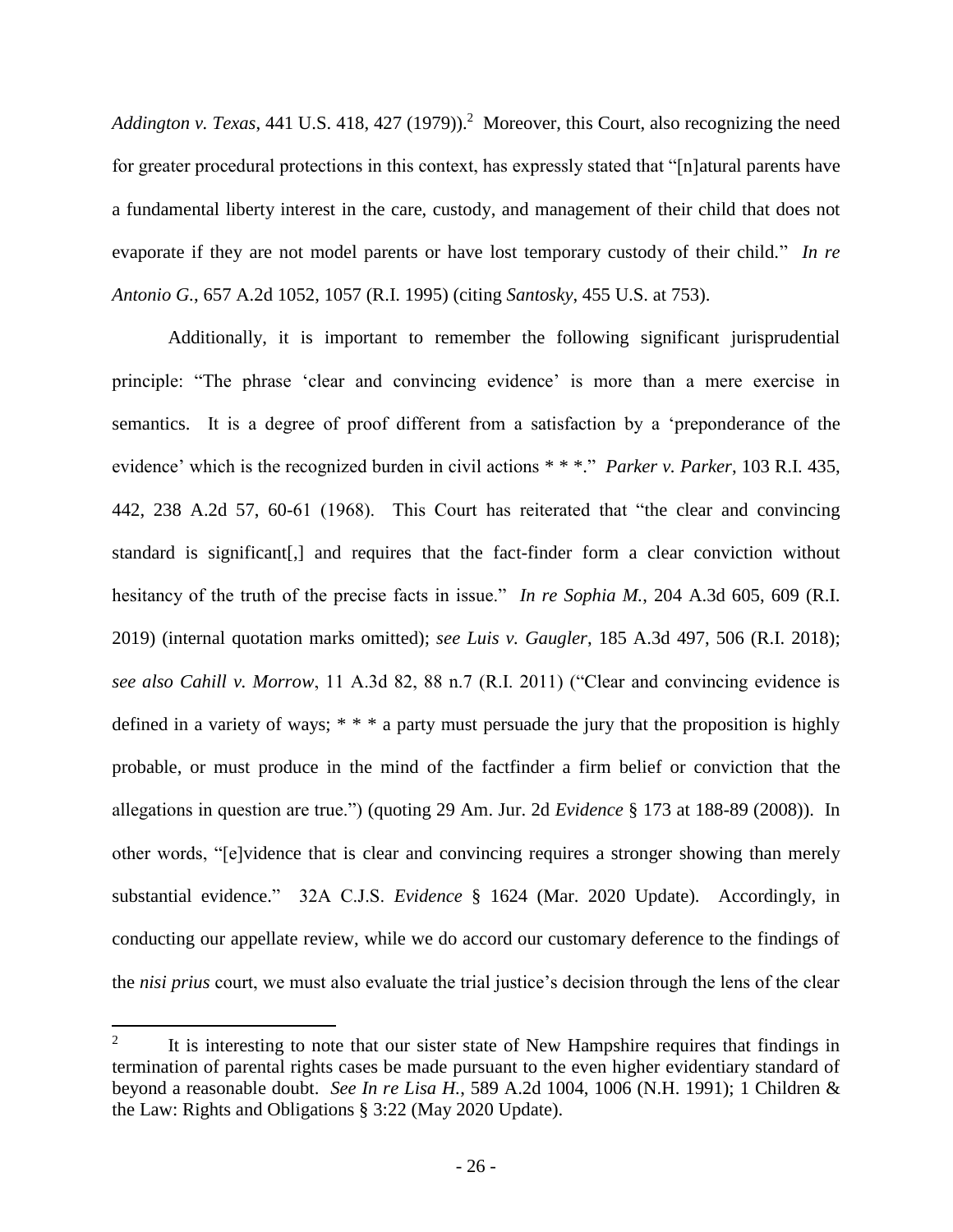and convincing standard and determine whether there was sufficient evidence in the record to meet that standard. I respectfully submit that that daunting standard has not been met in this case.

As the majority correctly observes, the Department of Children, Youth, and Families (DCYF) alleged that Marybeth was unfit pursuant to G.L. 1956 § 15-7-7, subsection (a)(3) of which requires that the trial court find by clear and convincing evidence that "there is not a substantial probability that the child will be able to return safely to the [parent's] care within a reasonable period of time considering the child's age and the need for a permanent home \* \* \*." Importantly, DCYF did not allege any other statutory basis that might conceivably have served as a basis for a finding of unfitness. Thus, the trial justice's role was to look at the circumstances present at the time of trial and determine whether such circumstances rendered Marybeth unfit to parent Adele under the above-cited statutory section. Even in light of the deference which we accord a trial justice's factual finding in this domain, it is my opinion that the evidence presented at trial was not sufficient to support the trial justice's conclusion that Marybeth was unfit to parent Adele, especially in consideration of the clear and convincing evidence standard.<sup>3</sup>

Both my colleagues in the majority and the trial justice have focused almost entirely on Marybeth's troubled history, while largely passing over in silence the impressive amount of positive evidence in the record regarding her substantial and laudable progress in all treatment areas (and not solely in the area of substance abuse). Virtually all of Marybeth's providers indicated that she had made significant progress in meeting her case plan goals, which included: (1) participating in domestic violence counseling; (2) maintaining a safe environment for Adele; and (3) maintaining sobriety.

<sup>3</sup> Indeed, I am of the view that even the less demanding "preponderance of the evidence" standard was not met in this case.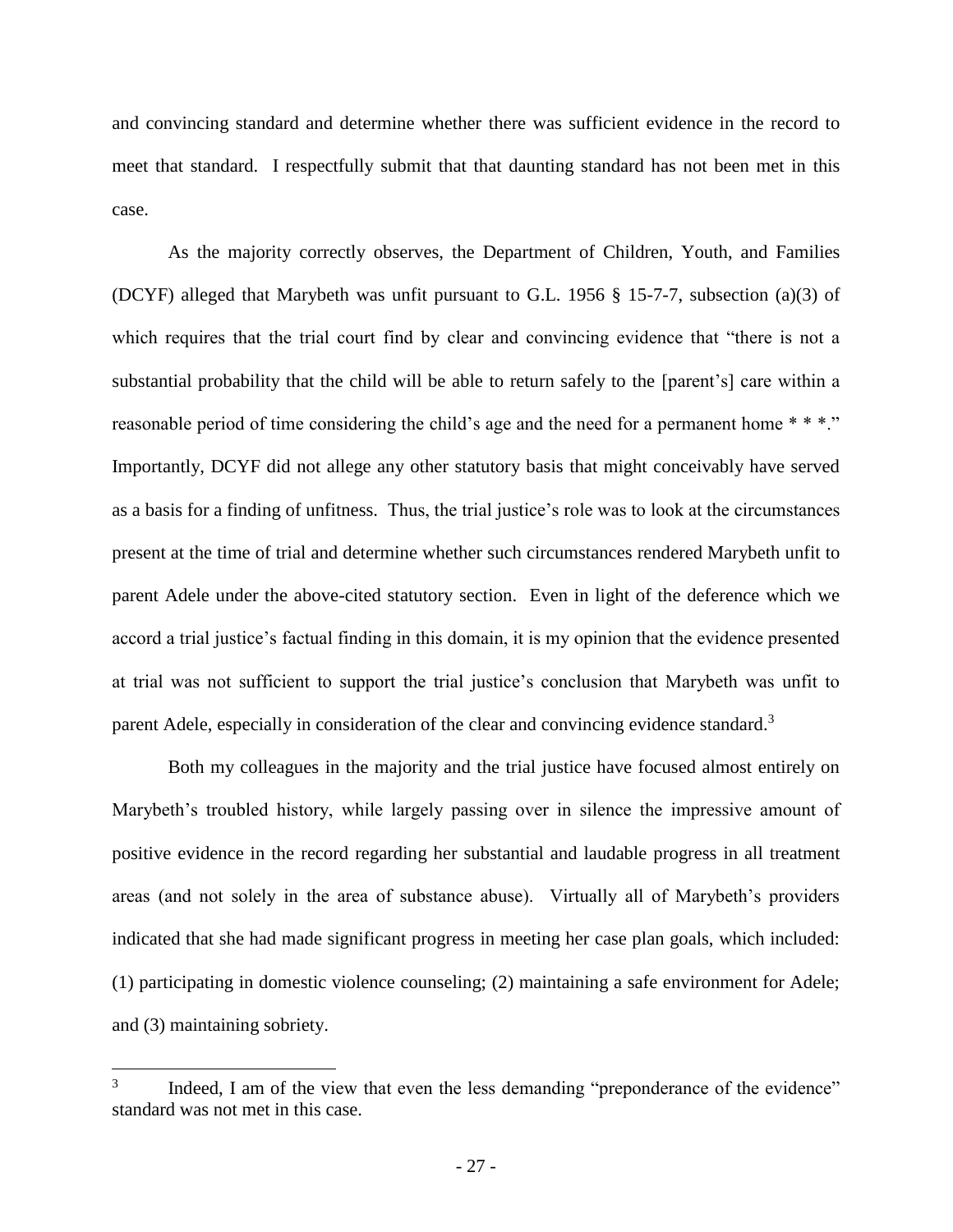For example, Nora Henley, Marybeth's DCYF social caseworker, testified as follows:

"[Marybeth] seemed eager to participate in services. She was open to advice. She was open to services. She was willing to meet with whomever asked her to. She was open in her discussion of her past history."

Laura McKiernan, Marybeth's DCYF social caseworker supervisor, testified that Marybeth accomplished all of the case plan goals of her first case plan except with respect to employment, which Ms. McKiernan stated was not a concern to her at that time. Ms. McKiernan also testified that Marybeth was participating with the services that were put in place with the case plan implemented after Marybeth was released from prison, which listed a goal of reunification.

Moreover, the uncontested evidence at trial showed that, at the time of trial, Marybeth had been sober for over two years. Rosemary Soave, the Coordinator of the Rhode Island Family Treatment Drug Court, testified that Marybeth complied with the program requirements—both while she was living at SSTARbirth and after she transitioned to the Amos House Mother-Child Reunification program.

Susan Dounetos, the program coordinator for the Mother-Child Reunification program when Marybeth was a resident, memorably testified that, in July of 2014, "[Marybeth] had been complying with everything that DCYF was asking her to do" and that "[s]he was doing everything that [the Mother-Child Reunification program] had asked her to do \* \* \*." Ms. Dounetos further described Marybeth as a "role model" for the other mothers in the program in many respects. It is also clear from the testimony at trial that Marybeth and Adele were wellbonded prior to the filing of the termination of parental rights petition. Importantly, up to the point when the trial justice ordered DCYF to file a termination of parental rights petition, DCYF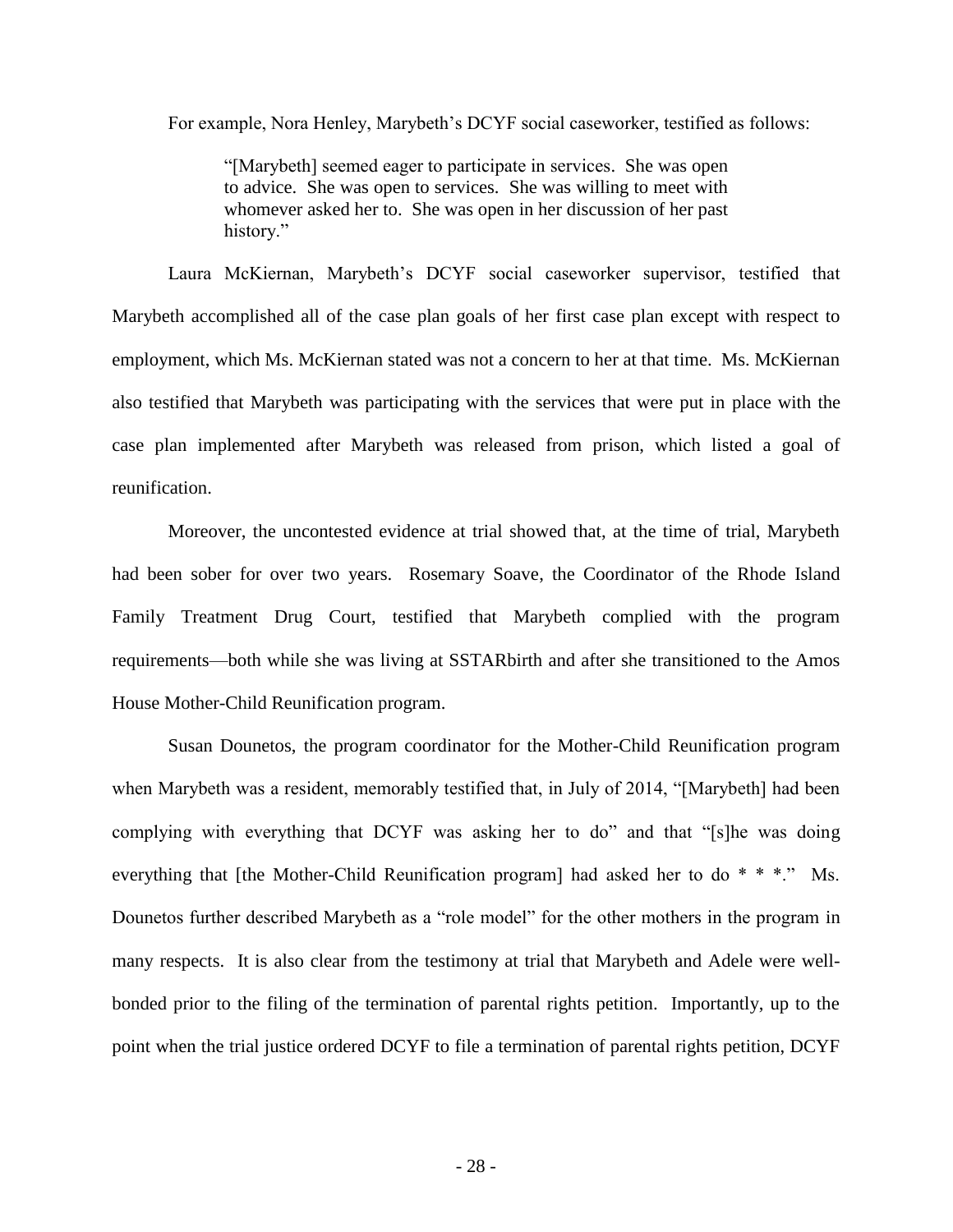was making active efforts to achieve the case plan goal of reunifying Adele with Marybeth based on Marybeth's cooperation with services and the favorable reports from providers.<sup>4</sup>

I also note that Marybeth made great efforts to maintain contact with Adele during her incarceration in Massachusetts, and she continued to take steps aimed at putting herself in a better position to be reunified with Adele upon her release, despite having significant barriers to doing so. The trial justice chose to minimize the nature of Marybeth's efforts in this regard, stating that, during her incarceration, Marybeth "had no contact with the minor child except through books and notes that were sent to the social case worker and then read to the one and a half (1 1/2) year old child." In my judgment, such a statement is a product of the trial justice having misconceived the import of the evidence; it is clear to me that sending books and notes is a commendable and caring form of contact regardless of the child's age. Additionally, and importantly, Marybeth's social caseworker testified that she was not able to bring Adele to the prison for a face-to-face visit with Marybeth because she was not permitted to transport Adele across state lines. I further note that Marybeth completed two programs while in prison and also arranged suitable housing for both her and Adele upon her release. Ms. McKiernan agreed

 $\overline{a}$ <sup>4</sup> The majority indicates that the only reason that DCYF did not file a termination of parental rights petition prior to the time when the trial justice ordered that agency to do so was because it was awaiting receipt of the relevant records from Massachusetts. However, the record reflects that there was another reason for DCYF having decided not to file a termination of parental rights petition at that time—namely, *because of Marybeth's ongoing cooperation with services*. At the May 28, 2015 hearing in the Family Court, counsel for DCYF forthrightly stated:

<sup>&</sup>quot;I met with my workers and the supervisor, I made a determination that I could not presently prove unfitness, and that is my determination -- it would be the Department's petition. I spoke with the worker -- based on the cooperation since the opening of this case. I understand the concerns. I understand the concerns about this history. But I also know this is not a punitive court."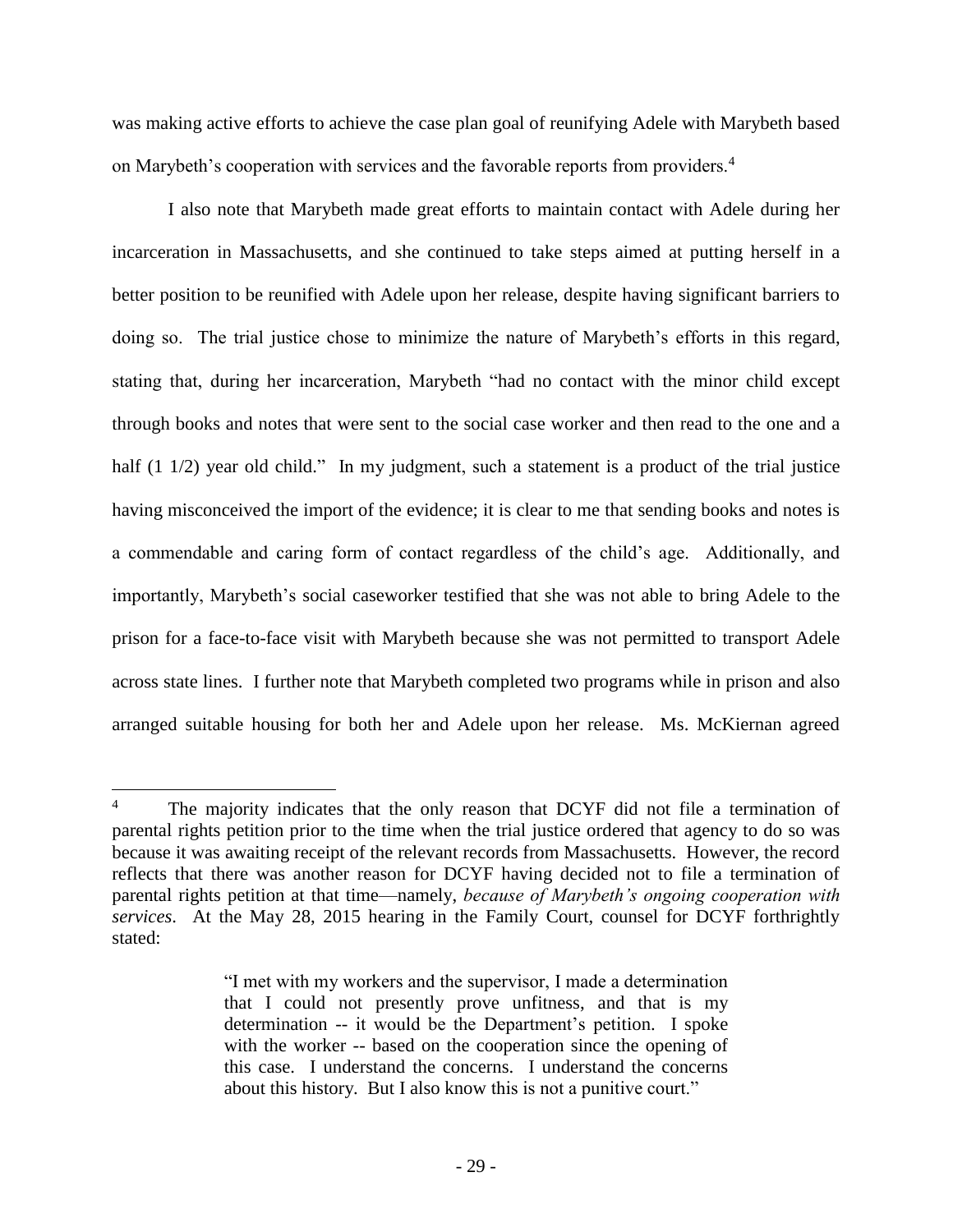during her testimony that Marybeth "got herself situated in the best place possible to effectuate reunification" after incarceration. Then, approximately one month after Marybeth returned to Rhode Island following her release from incarceration, the trial justice ordered DCYF to file a termination of parental rights petition.<sup>5</sup> In this regard, Marybeth's situation is starkly distinguishable from that of the respondent in *In re Lyric P.*, 90 A.3d 132 (R.I. 2014), whom the trial justice found was unfit to care for his child following his release from prison because "he would not be ready to take the child, as respondent 'ha[d] offered no practical explanation' as to how he would take care of the child." *In re Lyric P.*, 90 A.3d at 140.

Further, the record does not support the trial justice's finding that Marybeth "took advantage of every opportunity she could to have contact with Mr. [Samuel] Clark." There is no evidence in the record that Marybeth initiated contact with Mr. Clark at any point after Adele entered the custody of DCYF. Marybeth conceded while testifying that she saw Mr. Clark in person on three occasions: (1) outside the courthouse in Quincy, Massachusetts, on the first day of her criminal trial; (2) at the Family Court in Rhode Island on the first day of the trial on the termination of parental rights petition, which petition was directed toward *both* Marybeth and Mr. Clark; and (3) at the time of a bereavement service in honor of her own brother-in-law. As to the encounter on the first day of her criminal trial in Quincy, Marybeth was certainly not there for the purpose of seeing Mr. Clark, and there is absolutely no evidence that she had requested him to be there. Although, admittedly, Marybeth should not have permitted Mr. Clark to hold

<sup>5</sup> In light of Marybeth's efforts and the recommendations of her providers, I fail to understand how approximately one month can be deemed an adequate amount of time for the trial justice to determine that filing a termination of parental rights petition was appropriate. I am frankly troubled by the trial justice's arguably peremptory decision to require DCYF to move forward with termination proceedings when, according to DCYF and her providers, Marybeth had been cooperating with services for over a year and no circumstances existed at the time to indicate that Adele could not have been reunified with Marybeth in a reasonable amount of time.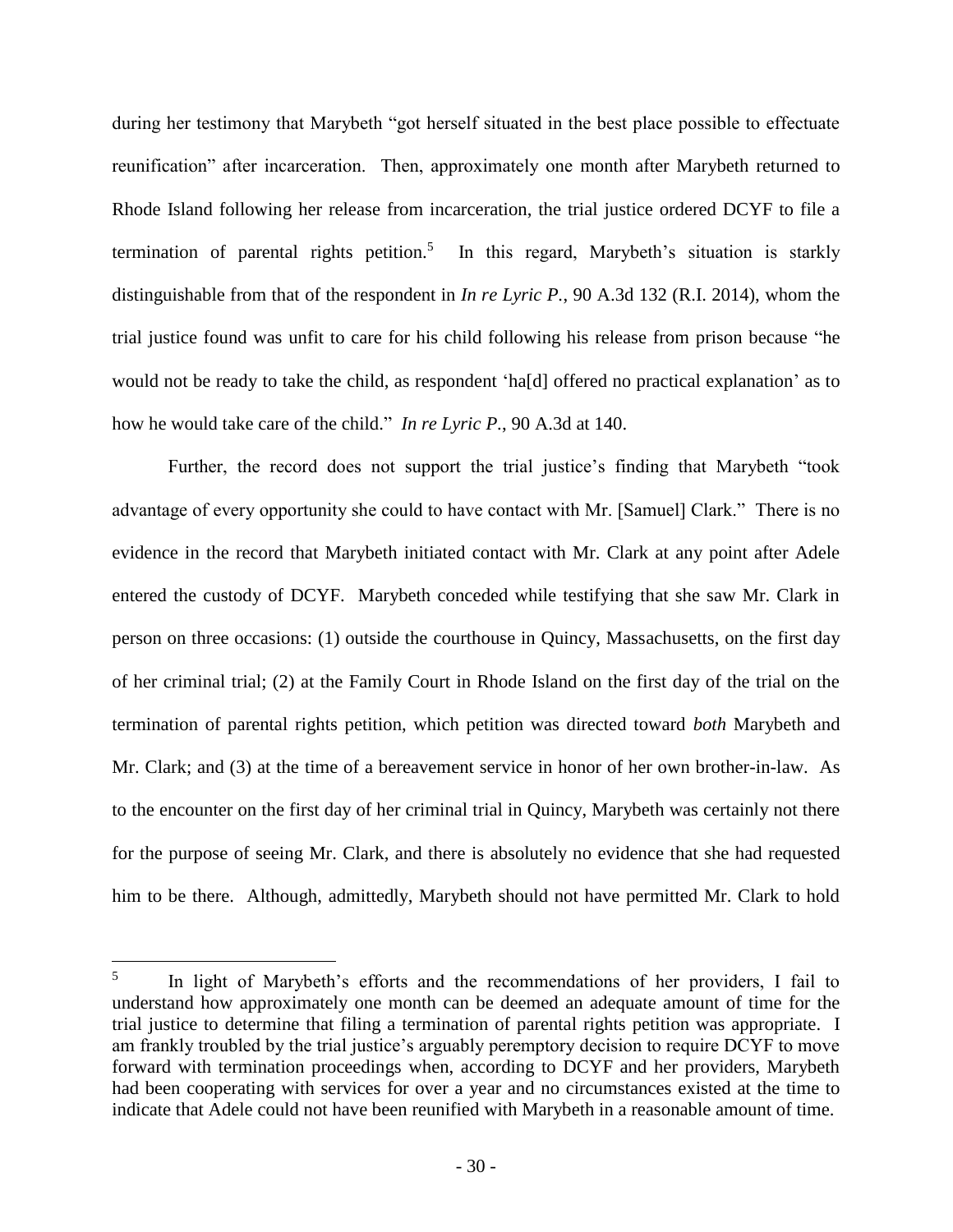Adele on that day, such an isolated and brief incident in a public place does not amount to meaningful evidence that Marybeth is unable to protect Adele. Similarly, Marybeth was required to attend her termination of parental rights trial, and failing to do so would have been harmful to her case. As to the bereavement service, the service was for Marybeth's own family member—not a family member or close friend of Mr. Clark's—and Marybeth's testimony reflected the fact that she did not inform Mr. Clark about the service and that she did not know in advance that he would be there.

Although Marybeth testified that Mr. Clark called her about once a month, there is no evidence that Marybeth initiated any of those telephone calls. With respect to Marybeth's social media postings about Mr. Clark, the testimony at trial indicated that none of the pictures was taken in the recent past. The most recent photograph was the one taken on the first day of her criminal trial in Massachusetts, which was prior to her incarceration. Even Rebecca Carter, who conducted a parent-child evaluation and found the social media postings to be concerning, conceded that posting photographs that are two or three years old is not evidence of an ongoing relationship. The testimony about the social media postings does not support the conclusion that Marybeth and Mr. Clark were in an ongoing relationship of such a nature as to expose Adele to harm. Accordingly, in my judgment, the trial justice misconceived the evidence with regard to Marybeth's relationship with Mr. Clark.

The trial justice also based her decision on a finding that Marybeth "has never taken responsibility for Troy's injuries." While failing to take responsibility for past abuse can be a relevant evidentiary fact as a trial justice addresses the unfitness issue, such a finding in this case is completely unsupported by the record. *See In re Victoria L.*, 950 A.2d 1168, 1172, 1175 (R.I. 2008) (upholding "a trial justice's finding that a respondent ha[d] not demonstrated a changed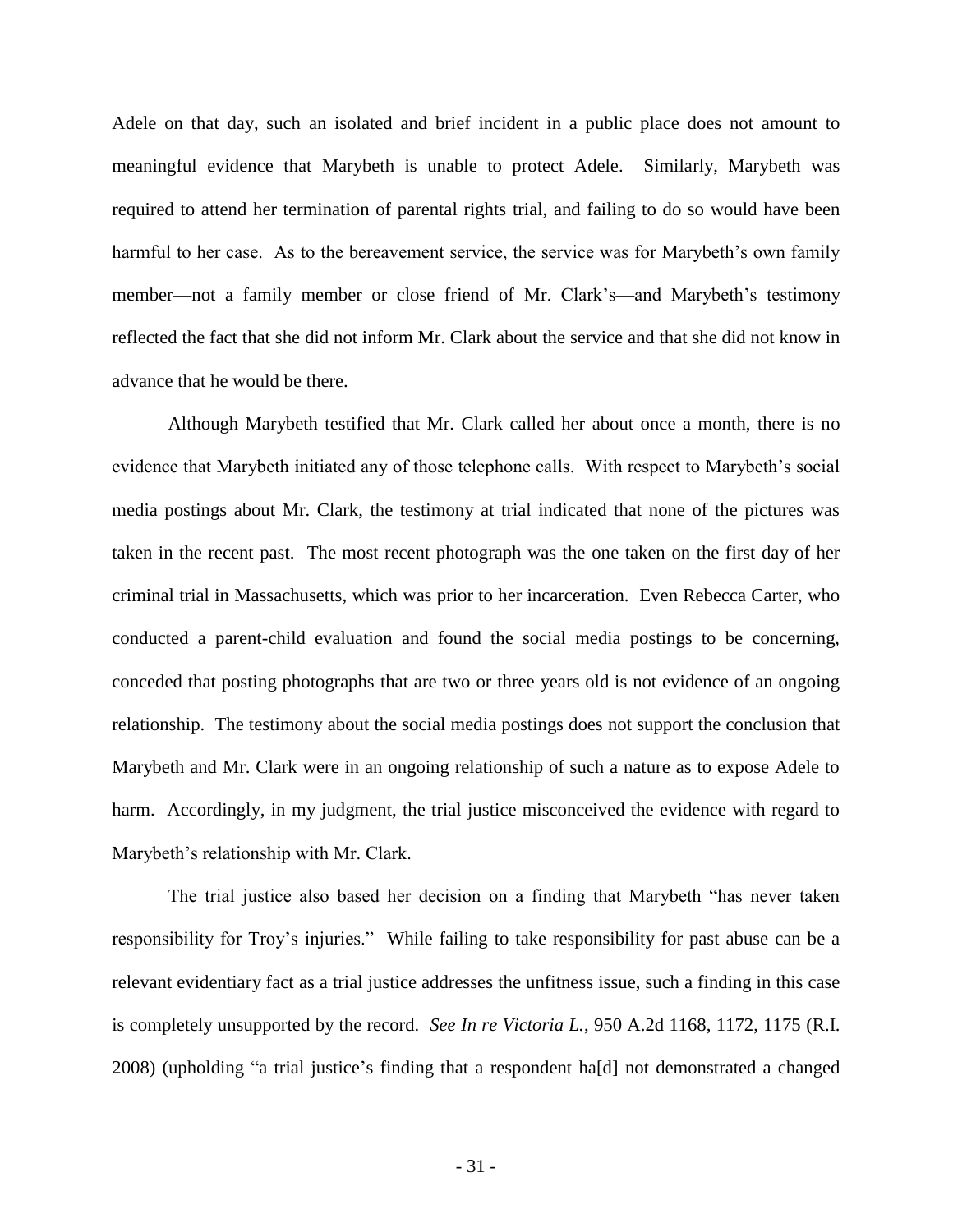attitude or lifestyle sufficiently to be considered a fit parent" when the respondent's parental rights as to a different child had previously been involuntarily terminated based on past abuse). At trial, Marybeth testified: "I chose to go to trial not because I don't feel as if I'm responsible, because I did [feel responsible], because I'm his mother, and I should have protected him." Alan Whelan, Marybeth's case manager at Children's Friend and Services, testified that Marybeth told him that what happened to Troy was her fault because she was the mother. It was further his testimony that "[s]he blames herself for allowing the situation, the environment, to happen." Nora Henley testified that Marybeth "felt responsible for not supervising her infant appropriately and him getting injuries as a result." Thus, unlike the mother in *In re Kelly S.*, 715 A.2d 1283 (R.I. 1998), regarding whom this Court upheld a termination of her parental rights stating that she had continually failed "to accept responsibility for her prior conduct, which contributed to the horrific abuse of her two older children," Marybeth took responsibility for Troy's injuries both during her testimony at her termination of parental rights trial and when she admitted to at least two of her service providers that she was at fault for the incident. *See In re Kelly S.*, 715 A.2d at 1288. Moreover, in *In re Kelly S.*, "no fewer than three witnesses testified that mother repeatedly and adamantly denied sexually abusing her older children." *Id.* Here, by contrast, multiple witnesses testified that Marybeth *did take responsibility* for what happened to Troy. The trial justice made much of the fact that Marybeth consistently stated that her older son, Giovanni, was the person who physically caused Troy's injuries. However, I am unable to understand how this statement indicates that Marybeth was somehow not taking responsibility for the charge for which she was convicted—namely, *permitting* injury to a child.

Lastly, as I read the record, it is clear that the trial justice misconstrued the evidence in finding that Marybeth made a "calculated decision to keep certain information from her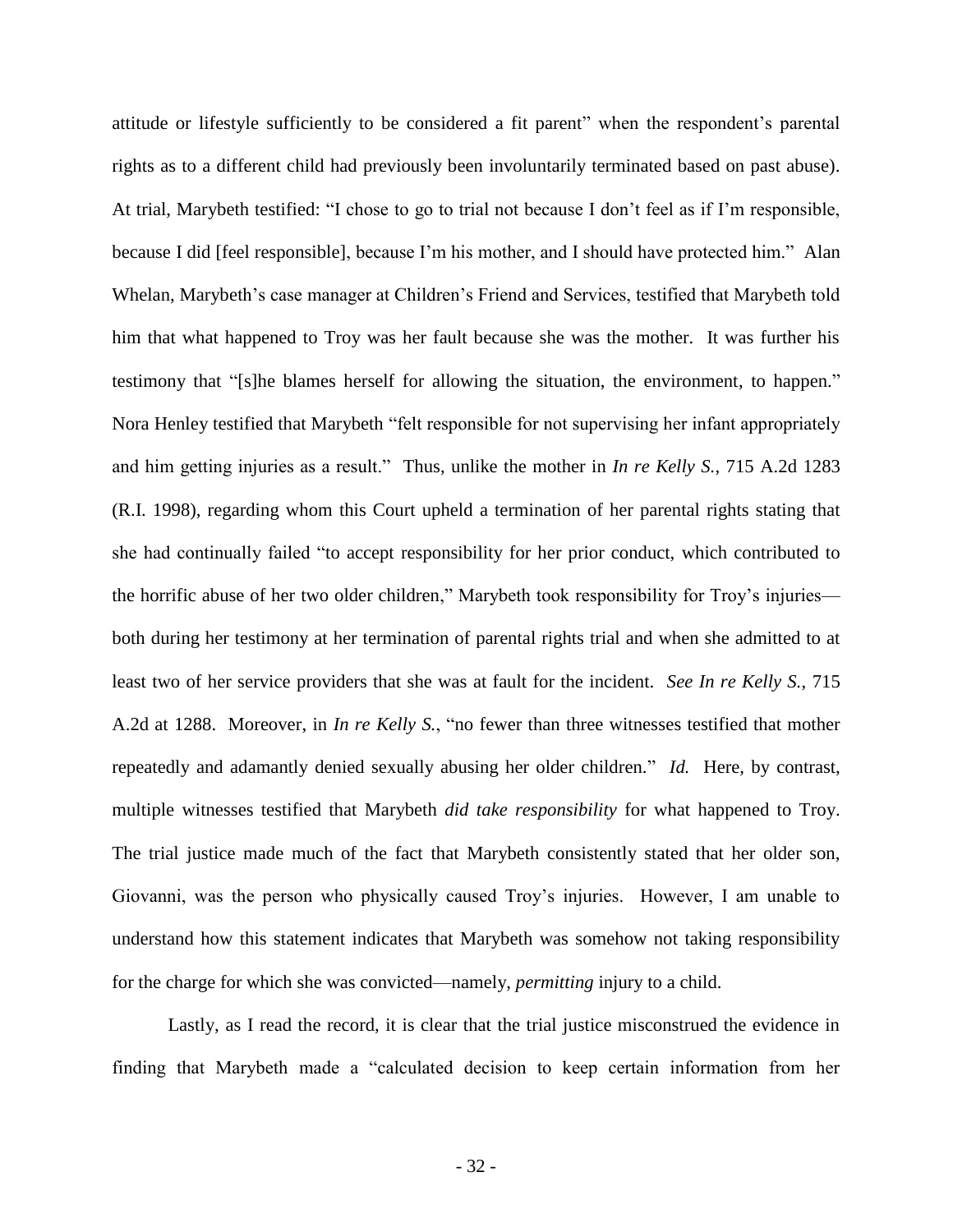providers in order to stay in their good graces \* \* \*." Marybeth's providers were aware of her extensive history of domestic violence and substance abuse; and they were also aware of the injuries to Troy. In addition, they were further aware of the fact that Marybeth has older children that are no longer in her care. There is absolutely no evidence in the record that Marybeth was evasive in this regard. In fact, both Mr. Whelan and Ms. Henley described Marybeth as having been "open" during their conversations with her about her history. Although Marybeth did not inform her providers of every interaction with Mr. Clark, she did inform Ms. Henley and Ms. Dounetos that she had encountered Mr. Clark on the first day of her criminal trial. In addition, the record reflects that Ms. Henley acknowledged that she knew of at least one possible phone call between Mr. Clark and Marybeth. While it is true that Marybeth was instructed to have no contact with Mr. Clark, the minimal contacts that she did have—again, not initiated by her—are, in my view, not sufficient to properly trigger such a concern for Adele's well-being as to support a finding that Adele could not be returned to Marybeth's care within a reasonable amount of time.

At the risk of seeming to be overly rhetorical or "philosophical," I think it appropriate to comment that a basic presumption of our jurisprudence is that most humans are capable of improving themselves—of returning to the straight path after having wandered away from it for a while. I firmly believe that that consideration is directly relevant to termination of parental rights cases. In this area of the law (as in many others), it is vitally important that we believe in (and act on) the assumption that people can change for the better.<sup>6</sup> One of the purposes of the procedural and evidentiary protections that accompany termination proceedings is to make sure

<sup>6</sup> I do not naively suggest that such change for the better happens in every instance—or even in most instances. My simple point is that reasonable allowance must be made for the possibility of such change. A certain degree of respect should be accorded to those who are genuinely striving to change for the better.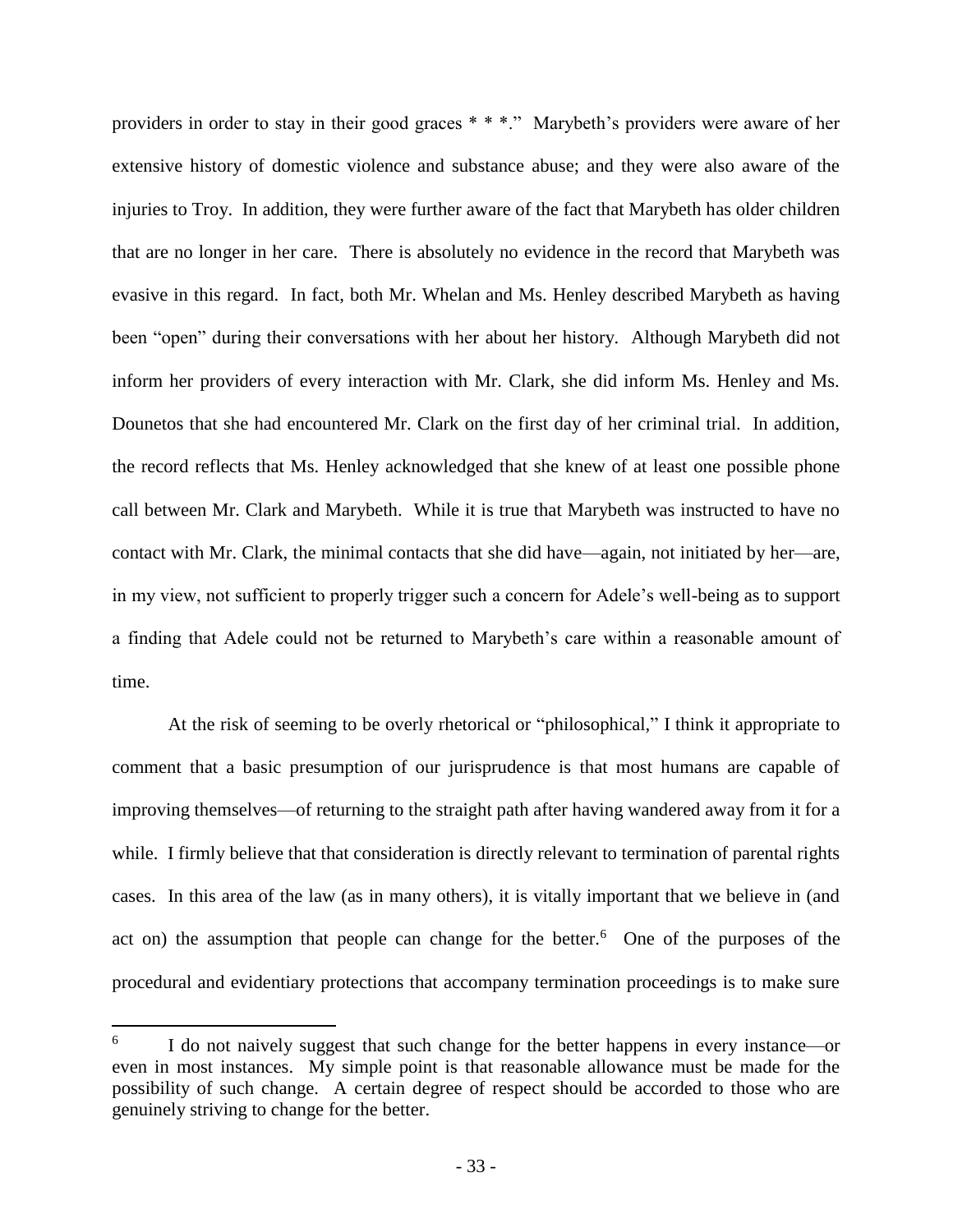that the past shortcomings of a parent are not given undue weight when that person is exhibiting palpable signs of having returned to the straight path. If we lose sight of that fundamental insight, the procedural protections provided to parents whose children are under DCYF care and the services that DCYF and other community supports provide to those parents would be all for naught. Marybeth's efforts to turn her life around and become a good and fit mother for Adele are laudable, as recognized by virtually all of her service providers. For that reason, this case is markedly different from so many of the termination of parental rights cases that have come before this Court, cases in which one or both parents were unwilling or unable to rectify the problems that led to DCYF involvement. *See, e.g.*, *In re Evelyn C.*, 68 A.3d 70, 71-82 (R.I. 2013); *In re Charles L.*, 6 A.3d 1089, 1090-95 (R.I. 2010); *In re Brooklyn M.*, 933 A.2d 1113, 1115-27 (R.I. 2007); *In re Kayla N.*, 900 A.2d 1202, 1203-12 (R.I. 2006).

While Marybeth may not be the perfect parent at this point in time, this Court has repeatedly acknowledged that "[a]bsent a finding of unfitness, the natural parents['] right to bear and raise their child in a less than perfect way remains superior to the rights of foster parents who may be exemplary nurturers." *In re Amber P.*, 877 A.2d 608, 615 (R.I. 2005) (internal quotation marks omitted); *see also In re Antonio G.*, 657 A.2d at 1057. Thus, Marybeth was not required to prove that she is or has always been a perfect parent in order to retain her right to parent Adele.

I do not pretend to know with certainty whether Marybeth will ultimately show herself able to parent Adele to an acceptable extent. I do know, however, that Marybeth deserves the right to show that she is capable of doing just that.<sup>7</sup> My hope that that will be the result is not

<sup>7</sup> I am well aware that the path that I propose entails some degree of risk to Adele, and I am not insensitive to that. In my judgment, however, respect for Marybeth's liberty interest as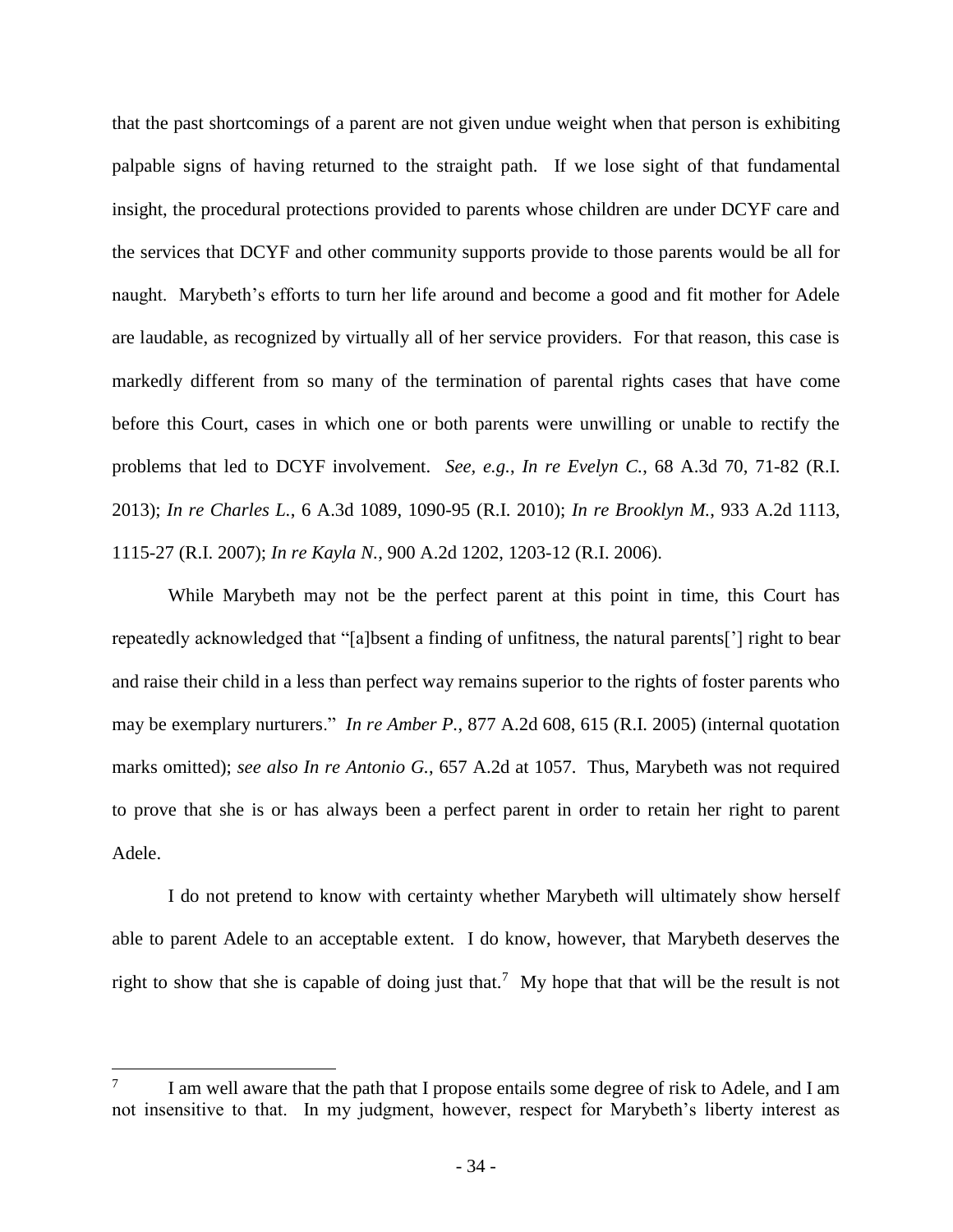chimerical but is founded on the real progress that she has made—progress that has been documented and applauded by numerous providers. It is my firm opinion that DCYF failed to present sufficient evidence to support the trial justice's finding by clear and convincing evidence that Marybeth was unfit to parent Adele. In my considered judgment, termination of Marybeth's constitutionally-derived liberty interest at this juncture is premature and regrettable. For that reason, it is my unblinking conviction that Marybeth's parental rights were wrongfully terminated. Accordingly, I would vacate the decree of the Family Court, and I therefore respectfully dissent.

Adele's parent makes taking that risk acceptable—especially in view of Marybeth's documented progress and the fact that numerous safeguards are in place.